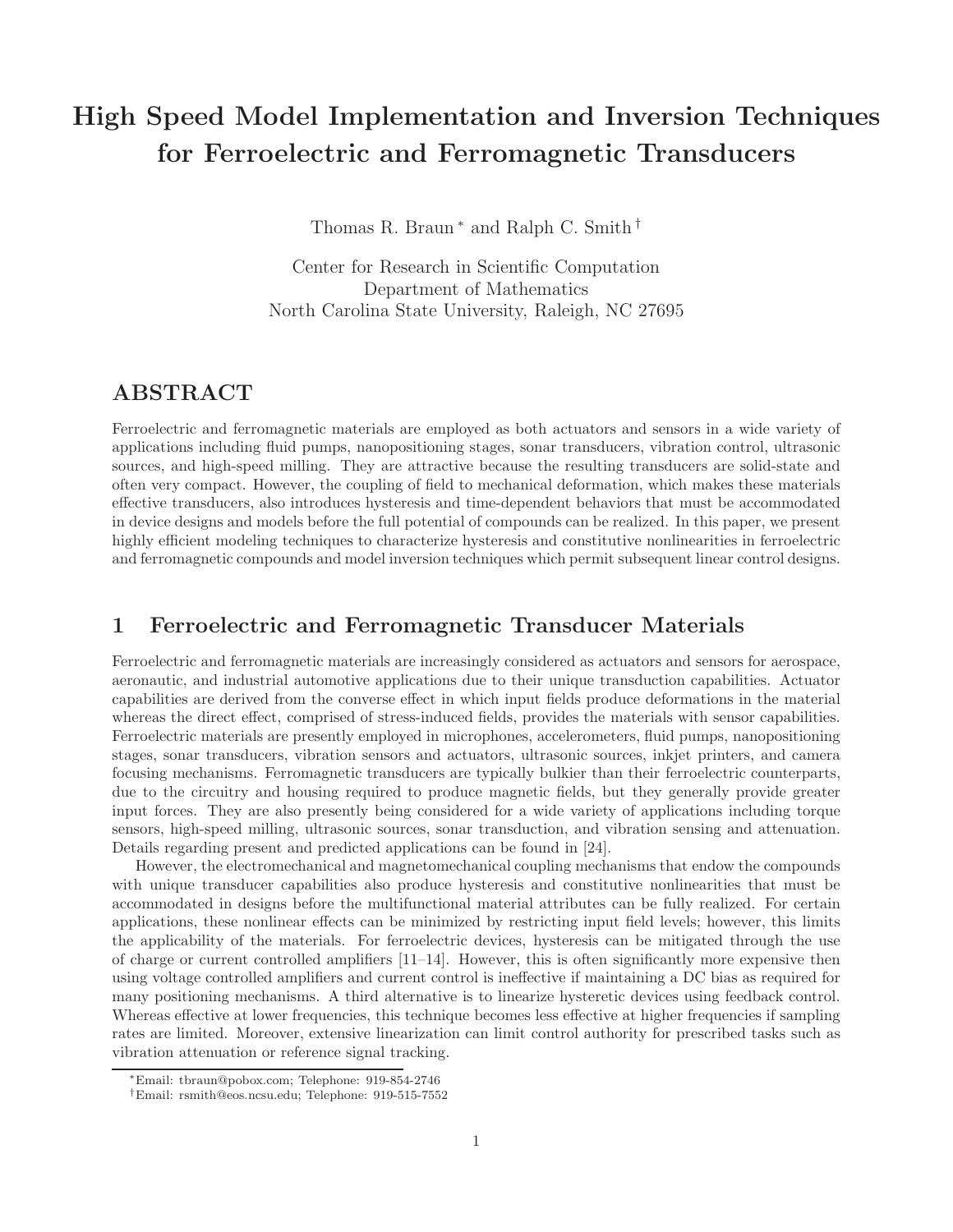To fully utilize the unique transduction capabilities of ferroelectric and ferromagnetic materials for high performance applications, it is thus necessary to construct models that are appropriate for material characterization, device designs, and control implementations. The objectives dictate that the models quantify hysteresis and constitutive nonlinearities in a manner that is sufficiently accurate to meet design specifications and sufficiently efficient to permit real-time implementation. Moreover, models must be efficiently inverted to provide filters which approximately linearize transducer dynamics for subsequent linear control design.

Several classes of models for ferroelectric and ferromagnetic materials meet these criteria including homogenized energy models  $[1, 2, 24-26, 29, 30]$ , Preisach models  $[6, 16, 17, 23, 31, 34]$ , and domain wall models [5, 9, 15, 28]. Moreover, inverse models based on these techniques have been experimentally implemented in [7, 8, 17–19, 31–33].

In this paper, we focus on the development of highly efficient implementation and inversion techniques for the homogenized energy model for subsequent use in high speed design and control algorithms. We employ this technique due to its physical basis, which permits correlation of parameters with measured properties of data [24], and it capability to characterize a wide range of physical behaviors including closure of biased minor loops in quasistatic regimes, thermal relaxation or creep, reversible behavior prior to switching, and temperature-dependent dynamics. Details regarding the framework including a discussion of how it compares and contrasts to Preisach models, can be found in [24]. Throughout, the algorithms will be compared using parameters obtained from data fits to PLZT (a ferroelectric) and Terfenol-D (a ferromagnetic). Representative fits are shown in Figure 1.

This work extends previous work in a number of regards. We establish here that the continuity of field-polarization or field-magnetization relations is maintained with approximation but also demonstrate numerical integration or quadrature stepsize requirements to achieve this continuity numerically. This directly impacts subsequent inversion algorithms. We then discuss new quadrature techniques to improve the continuity of approximate relations for improved inversion and control implementation. As an extension to [2], we develop look-up table and rational Chebyshev techniques to improve the implementation for certain applications and we develop implementation techniques to characterize the displacements generated by ferroelectric or ferromagnetic rods. Finally, we design highly efficient algorithms to construct inverse models that incorporate thermal relaxation for subsequent linear control design.

In Section 2 we introduce implementation algorithms for nonlinear and hysteretic field-polarization/fieldmagnetization relations and in Section 3 we employ these relations to construct algorithms for displacements generated by ferroelectric or ferromagnetic rods. The implementation of the inverse model is addressed and numerically demonstrated in Section 4.



Figure 1: Example experimental data and model fits for (a) PLZT and (b) Terfenol-D.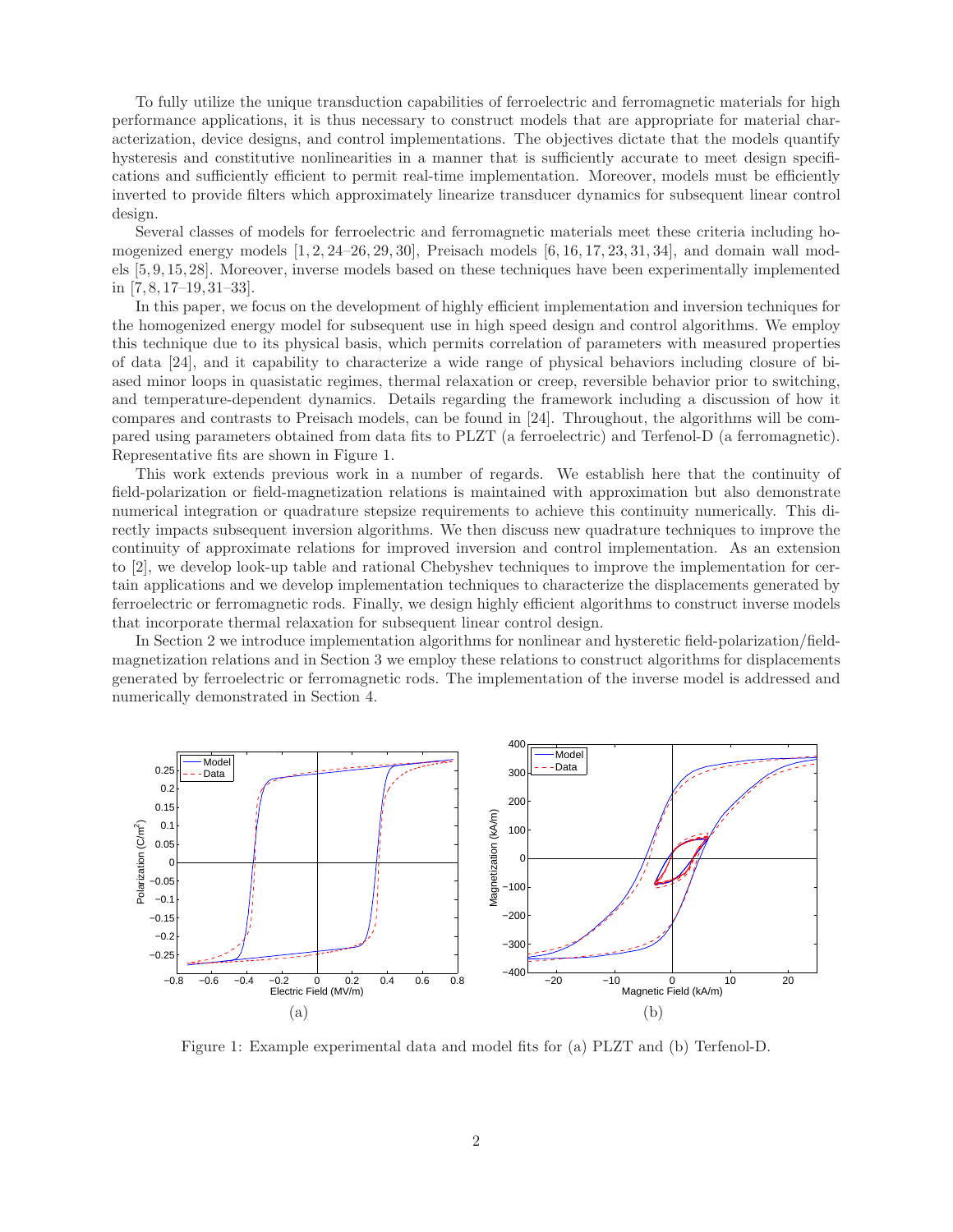## 2 Homogenized Energy Model

### 2.1 Theoretical Development

We summarize here the homogenized energy model for ferroelectric and ferromagnetic materials [1, 24–26, 29, 30]. To simplify the discussion we develop it in the context of ferroelectric materials and note that analogous relations hold for ferromagnetic compounds. We note that this is a multiscale approach in which mesoscopic behavior is quantified via energy principles and a macroscopic model is subsequently constructed via stochastic homogenization techniques. The macroscopic ferroelectric model is

$$
P(E; x_{+}) = \int_{0}^{\infty} \int_{-\infty}^{\infty} \nu_{c}(E_{c}) \nu_{I}(E_{I}) [\overline{P}(E + E_{I}; E_{c}; x_{+})] dE_{I} dE_{c}
$$
\n(1)

where  $P$  denotes the polarization,  $E$  is the electric field,  $E_c$  denotes the coercive field value at which the dipoles change orientation,  $E_I$  quantifies the interaction field due to dipole interactions, and  $\overline{P}$  is a mesoscale polarization relation. The two model parameters  $E_c$  and  $E_I$  are assumed to vary throughout the material according to the densities  $\nu_c$  and  $\nu_I$ . The densities are constrained by the the physical relations:

- 1. both  $\nu_c$  and  $\nu_I$  are bounded by decaying exponentials,
- 2.  $\nu_c$  is strictly positive,
- 3.  $\nu_I$  is symmetric about 0, and<br>4.  $\int_0^\infty \nu_c(E_c) dE_c = 1$ ,  $\int_{-\infty}^\infty \nu_I(E_I) dE_I = 1$ . (2)

The integrals in (1) are solved numerically via quadrature relations, that is,

$$
P(E; x_{+}) = \sum_{i=1}^{N_c} \sum_{j=1}^{N_I} \nu_c(E_c[i]) \nu_I(E_I[j]) w_c[i] w_I[j] \overline{P}(E + E_I[j]; E_c[i]; x_{+}[i, j])
$$
\n(3)

where  $w_c$  and  $w_I$  give the quadrature weights.

The kernel  $\overline{P}$  is modeled via energy principles. The mesoscopic Helmholtz energy is taken to be

$$
\psi(P) = \begin{cases}\n\eta(P + P_R)^2/2, & P \le -P_I \\
\frac{\eta}{2}(P_I - P_R) \left(\frac{P^2}{P_I} - P_R\right), & |P| < P_I \\
\eta(P - P_R)^2/2, & P \ge P_I\n\end{cases} \tag{4}
$$

where  $P_I = P_R - E_c/\eta$  denotes the positive inflection point at which the dipoles switch orientation,  $P_R$  is the local remanence polarization, and  $\eta$  is the reciprocal slope  $\frac{\partial E}{\partial P}$ . This energy relation is plotted in Figure 2.

The Gibbs free energy

$$
G = \psi - EP \tag{5}
$$

balances this internal Helmholtz energy with the electrostatic energy; i.e., work performed by the applied external field. As detailed in [24], where the Legendre transform properties of the Gibbs energy are discussed, G is a function of the independent variable E and the dependent variable P.

For regimes in which thermal relaxation is negligible, direct minimization of (5) yields the kernel

$$
\overline{P}(E + E_I, x_+) = \frac{E + E_I}{\eta} + 2P_R x_+ - P_R \tag{6}
$$

where  $x_+ = 1$  for positively oriented dipoles and  $x_+ = 0$  for negatively oriented dipoles. For algorithm development,  $x_+$  is set to 1 whenever  $E + E_I > E_c$  and is set to 0 whenever  $E + E_I < -E_c$ . Thermal activation is manifested by dipoles having sufficient thermal energy to switch states before a minima of the Gibbs energy is eliminated. To quantify this, the Gibbs energy is balanced with the relative thermal energy through Boltmann's relation. It is shown in [24, 25, 30] that the resulting kernel is

$$
\overline{P} = x_+ \langle P_+ \rangle + (1 - x_+) \langle P_- \rangle \tag{7}
$$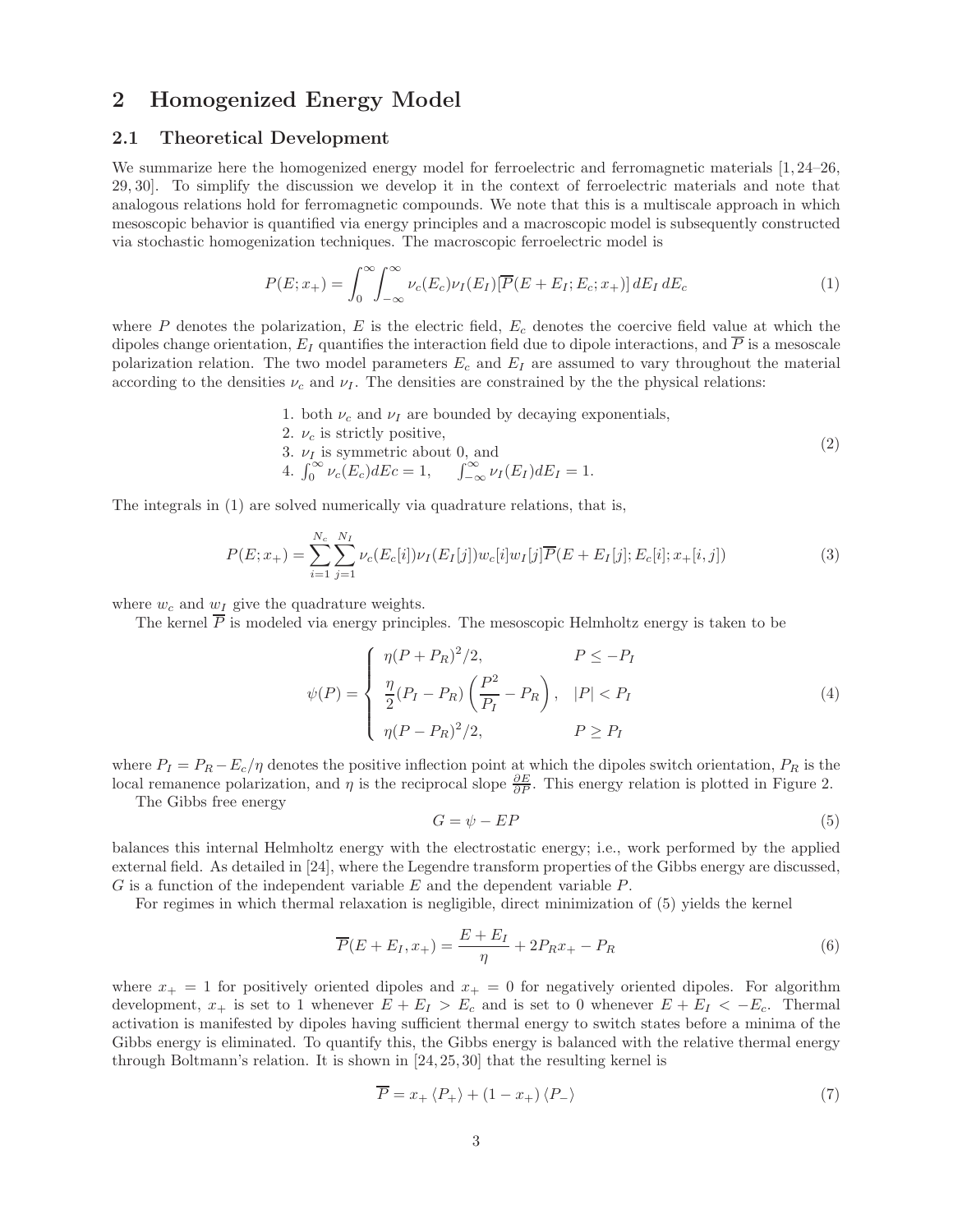

Figure 2: Helmholtz energy function (4)

where  $x_+ \in [0, 1]$  denotes the fraction of positively oriented dipoles and

$$
\langle P_{+} \rangle = \frac{\int_{P_{I}}^{\infty} P \exp\left(\frac{-G(E + E_{I}, P)V}{kT}\right) dP}{\int_{P_{I}}^{\infty} \exp\left(\frac{-G(E + E_{I}, P)V}{kT}\right) dP}, \quad \langle P_{-} \rangle = \frac{\int_{-\infty}^{-P_{I}} P \exp\left(\frac{-G(E + E_{I}, P)V}{kT}\right) dP}{\int_{-\infty}^{-P_{I}} \exp\left(\frac{-G(E + E_{I}, P)V}{kT}\right) dP}
$$
(8)

are the average polarizations associated with positive and negative dipole orientations. Here  $V$  is the mesoscopic volume being modeled,  $k$  is Boltmann's constant, and  $T$  is the temperature in degrees Kelvin. The evolution of dipole fractions is governed by the differential equation

$$
\dot{x}_{+} = -p_{+-}x_{+} + p_{-+}(1 - x_{+})
$$
\n(9)

where the likelihoods  $p_{+-}$  and  $p_{-+}$  of a dipole switching from positive to negative, or vice-versa, are

$$
p_{+-} = \frac{\exp\left(\frac{-G(E+E_I, P_I)V}{kT}\right)dP}{\tau(T)\int_{P_I}^{\infty} \exp\left(\frac{-G(E+E_I, P)V}{kT}\right)dP} \qquad p_{-+} = \frac{\exp\left(\frac{-G(E+E_I, -P_I)V}{kT}\right)dP}{\tau(T)\int_{-\infty}^{-P_I} \exp\left(\frac{-G(E+E_I, P)V}{kT}\right)dP} \qquad (10)
$$

and  $\tau$  quantifies the material and temperature-dependent relaxation time. It is noted in [24] that whereas these likelihood relations are commonly employed in practice, they must be treated as approximate in a statistical sense.

### 2.2 Implementation Formulation

The average polarization relations (8) and switching likelihood relations (10) are computationally expensive to compute, especially since they must be computed at each quadrature point and each time step. However, the choice of a piecewise quadratic Helmholtz energy, as opposed to a single fourth-order polynomial or other function, poses several advantages. One advantage is it allows these average polarizations and switching likelihoods to be expressed in a more computationally efficient form. To simplify notation, let  $E_e = E + E_I$ denote the effective field. Consider the integral

$$
\int_{P_I}^{\infty} \exp\left(\frac{-G(E_e, P)V}{kT}\right) dP.
$$

By completing the square, this is equivalent to

$$
\int_{P_I}^{\infty} \exp\left(\frac{-GV}{kT}\right) dP = \sqrt{\frac{\pi kT}{2V\eta}} \exp\left(\frac{V\eta}{2kT} \left(\frac{E_e^2}{\eta^2} + 2P_R \frac{E_e}{\eta}\right)\right) \operatorname{erfc}\left(\frac{V\eta}{2kT} \left(P_I - P_R - \frac{E_e}{\eta}\right)\right). \tag{11}
$$

The likelihood of switching from positive to negative can thus be formulated as

$$
p_{+-} = \frac{1}{\tau(T)} \sqrt{\frac{2V\eta}{\pi kT}} \frac{\exp\left(-\frac{V\eta}{2kT} \left(P_I - P_R - \frac{E_e}{\eta}\right)^2\right)}{\text{erfc}\left(\frac{V\eta}{2kT} \left(P_I - P_R - \frac{E_e}{\eta}\right)\right)} = \frac{\sqrt{2V\eta}}{\tau(T)\sqrt{\pi kT} \text{erfcx}\left(\frac{V\eta}{2kT} \left(P_I - P_R - \frac{E_e}{\eta}\right)\right)}.
$$
(12)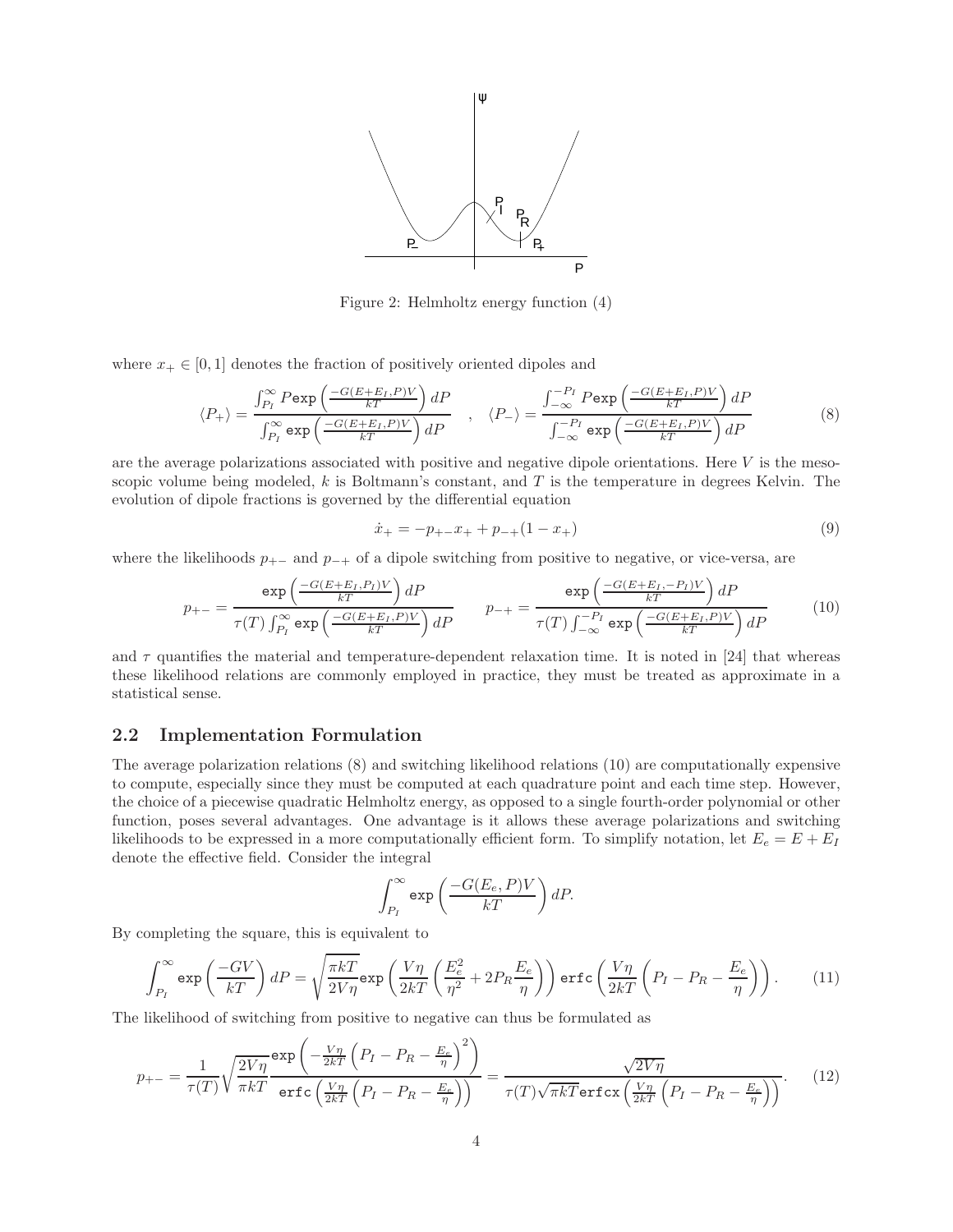Similarly, the fundamental theorem of calculus may be applied to  $\int_{P_I}^{\infty} P \exp\left(\frac{-GV}{kT}\right) dP$  to obtain

$$
\langle P+\rangle = \frac{\sqrt{2kT}}{\sqrt{\pi V \eta} \text{erfcx}\left(\frac{V\eta}{2kT}\left(P_I - P_R - \frac{E_e}{\eta}\right)\right)} + \frac{E_e}{\eta} + P_R. \tag{13}
$$

Similar approaches may be taken for the other average polarization and switching likelihood. Introducing the change of variables

$$
z_p = \sqrt{\frac{V}{2kT\eta}} \left( -E - E_I - E_c \right), \quad z_n = \sqrt{\frac{V}{2kT\eta}} \left( E + E_I - E_c \right) \tag{14}
$$

yields the relations

$$
p_{+-} = \frac{1}{\tau(T)} \sqrt{\frac{2V\eta}{\pi kT}} \frac{1}{\text{erfcx}(z_p)}, \qquad \langle P + \rangle = \sqrt{\frac{2kT}{\pi V\eta}} \frac{1}{\text{erfcx}(z_p)} + \frac{E + E_I}{\eta} + P_R.
$$
  
\n
$$
p_{-+} = \frac{1}{\tau(T)} \sqrt{\frac{2V\eta}{\pi kT}} \frac{1}{\text{erfcx}(z_n)}, \qquad \langle P - \rangle = -\sqrt{\frac{2kT}{\pi V\eta}} \frac{1}{\text{erfcx}(z_n)} + \frac{E + E_I}{\eta} - P_R.
$$
\n(15)

Since the scaled complementary error functions appear in both switching likelihoods and average polarizations, the value need only be computed once instead of twice. To this end, define

$$
pos = \frac{1}{\text{erfcx}(z_p)}, \quad neg = \frac{1}{\text{erfcx}(z_n)}.
$$
 (16)

The model can then be expressed as

$$
P(E; x_{+}) = \frac{E}{\eta} - P_{R} + \sum_{i=1}^{N_{c}} \sum_{j=1}^{N_{I}} \overline{w}_{c}[i] \overline{w}_{I}[j] (x_{+} (pos + neg + k_{1}) - neg)
$$
(17)

where

$$
\overline{w}_c[i] = \sqrt{2kT/\pi V\eta} \nu_c(E_c[i]) w_c[i], \quad \overline{w}_I[j] = \nu_I(E_I[j]) w_I[j], \quad k_1 = P_R \sqrt{2\pi V\eta/kT}.
$$

We note that the relations

$$
\int_{-\infty}^{\infty} \int_{0}^{\infty} \nu_c(E_c) \nu_I(E_I) dE_c dE_I = 1, \qquad \int_{-\infty}^{\infty} \int_{0}^{\infty} \nu_c(E_c) \nu_I(E_I) E_I dE_c dE_I = 0
$$

were used to simplify the equations. These result directly from the physical constraints (2). Similarly the evolution of dipole fractions is given by

$$
\dot{x}_{+} = \frac{1}{k_2} \left( -x_{+}(pos + neg) + neg \right) \tag{18}
$$

where

$$
k_2 = \tau(T) \sqrt{\frac{\pi kT}{2V\eta}}.
$$

The differential equation (18) may be solved by any number of numerical differential equations routines. For example, using the backward Euler method,  $x_+$  is computed at each time step as

$$
x_{+}(t + \Delta t) = \frac{\frac{k_2}{\Delta t}x_{+}(t) + neg}{\frac{k_2}{\Delta t} + neg + pos}.
$$
\n(19)

A more accurate, but also slightly more computationally intensive approximation, can be solved by assuming  $E(t)$  is constant between t and  $t + \Delta t$ ; that is, approximate  $E(t)$  by a step function, as is often the case in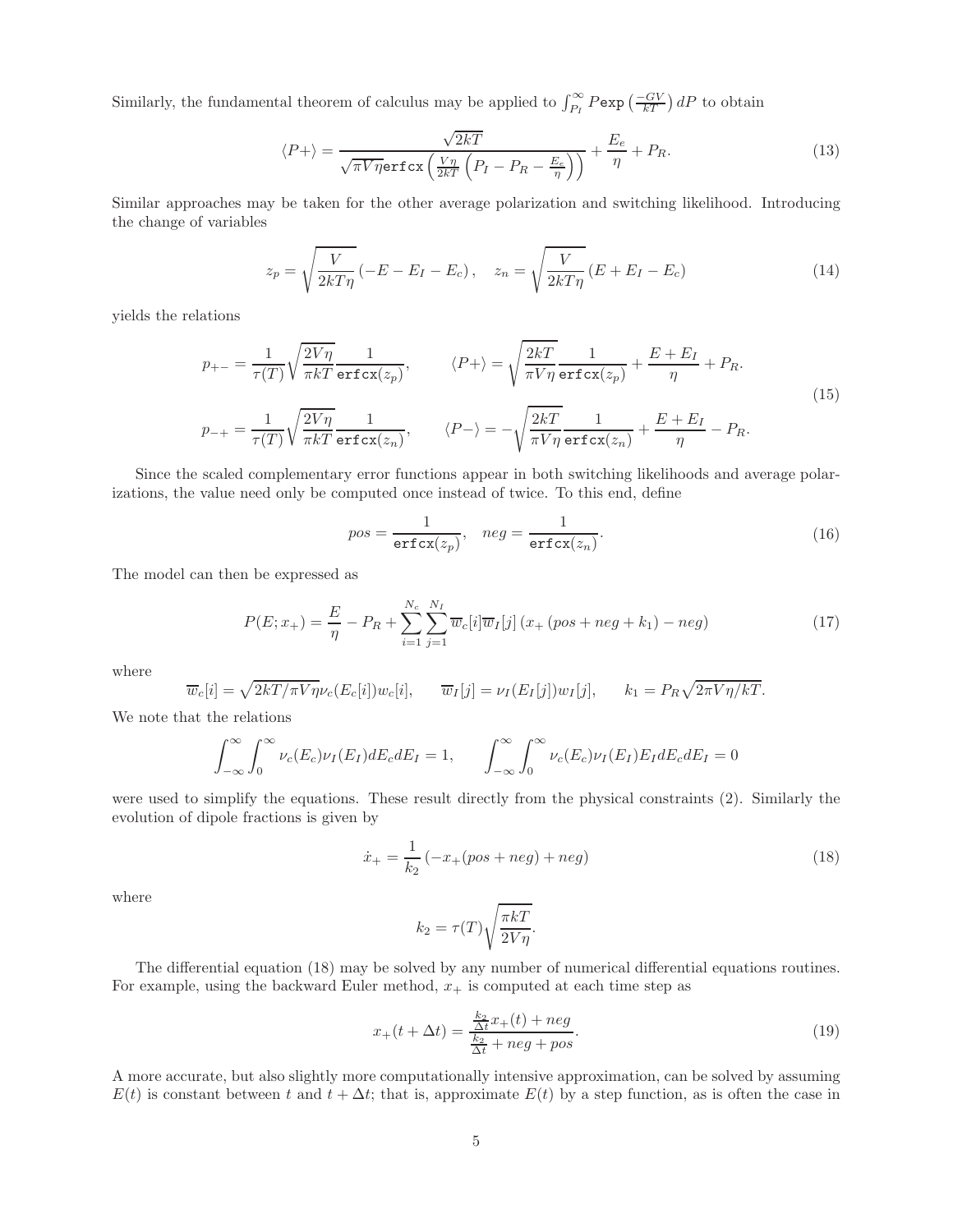a digital system. In this case, the differential equation is a linear constant coefficient equation, and can be solved analytically to obtain

$$
x_{+}(t + \Delta t) = \frac{neg}{neg + pos} + \left(x_{+}(t) - \frac{neg}{neg + pos}\right) \exp\left(-\frac{\Delta t}{k_{2}}(neg + pos)\right).
$$
 (20)

Whereas more accurate, the difference between the solution values provided by this formulation and (19) is typically not significant. For example, Figure 3 shows the results of both methods for an example input and parameter set (in this case, taken to match the ferroelectric material PLZT). As can be seen in the magnified version, the difference between the methods is minimal. For most applications, (19) is considered sufficiently accurate and we employ this approach due to its greater computational simplicity.

The formulations given here can significantly improve the run-time of the algorithm as compared with a more direct implementation of the equations in Section 2.1. However, in many cases better performance is still required. This leaves two options: reduce the number of quadrature points or consider additional approximation strategies.

### 2.3 Quadrature and the Continuity of P

It is observed that the computation time of the model is directly proportional to  $N_cN_I$ , the number of quadrature points. One may hope to improve computational performance by reducing the number of quadrature points. However, this exaggerates actual or apparent discontinuities in the output P.

By definition of the integral, the model (1) is continuous and differentiable. However, the model with quadrature  $(3)$  does not retain this smoothness. Since  $(3)$  is composed of finite sums, P is smooth if and only if  $\overline{P}$  is smooth for every quadrature point. Clearly for the negligible relaxation case (6),  $\overline{P}$  is discontinuous, and its value changes by  $2P_R$  at the coercive point  $E + E_I = E_c$ . Thus, P contains  $N_cN_I$  finite jumps, each of size  $2P_R\nu_c(E_c[i])\nu_I(E_I[j])w_c[i]w_I[j]$  for  $i = 1 \dots N_c, j = 1 \dots N_I$ .

For the relaxation case, it can be shown that  $P(E; x<sub>+</sub>)$  is a continuous function. However, a plot of  $P(E; x_+)$  (or rather  $M(H; x_+)$  since the parameters come from a least-squares data fit to a Terfenol-D rod) shows that extremely small stepsizes may be required to resolve this continuity. Figure 4(a) shows a plot of  $M(H; x<sub>+</sub>)$  for various values of H where the state  $x<sub>+</sub>$  was held fixed; i.e., each plotted sample was obtained by inputting the given H to the model with the same value of  $x_{+}$ . The step between each input value of H was 1 A/m, and the function appears to be discontinuous. However, zooming in on one of these regions shows that the function is in fact continuous (see Figures 4(b) – 4(d)). Note, however, that it took a  $\Delta H$ 



Figure 3: Comparison between the backward Euler approximation (19) and analytic approximation (20) for an example input, with parameters taken to match PLZT. (a) Entire hysteresis curve, and (b) magnified view.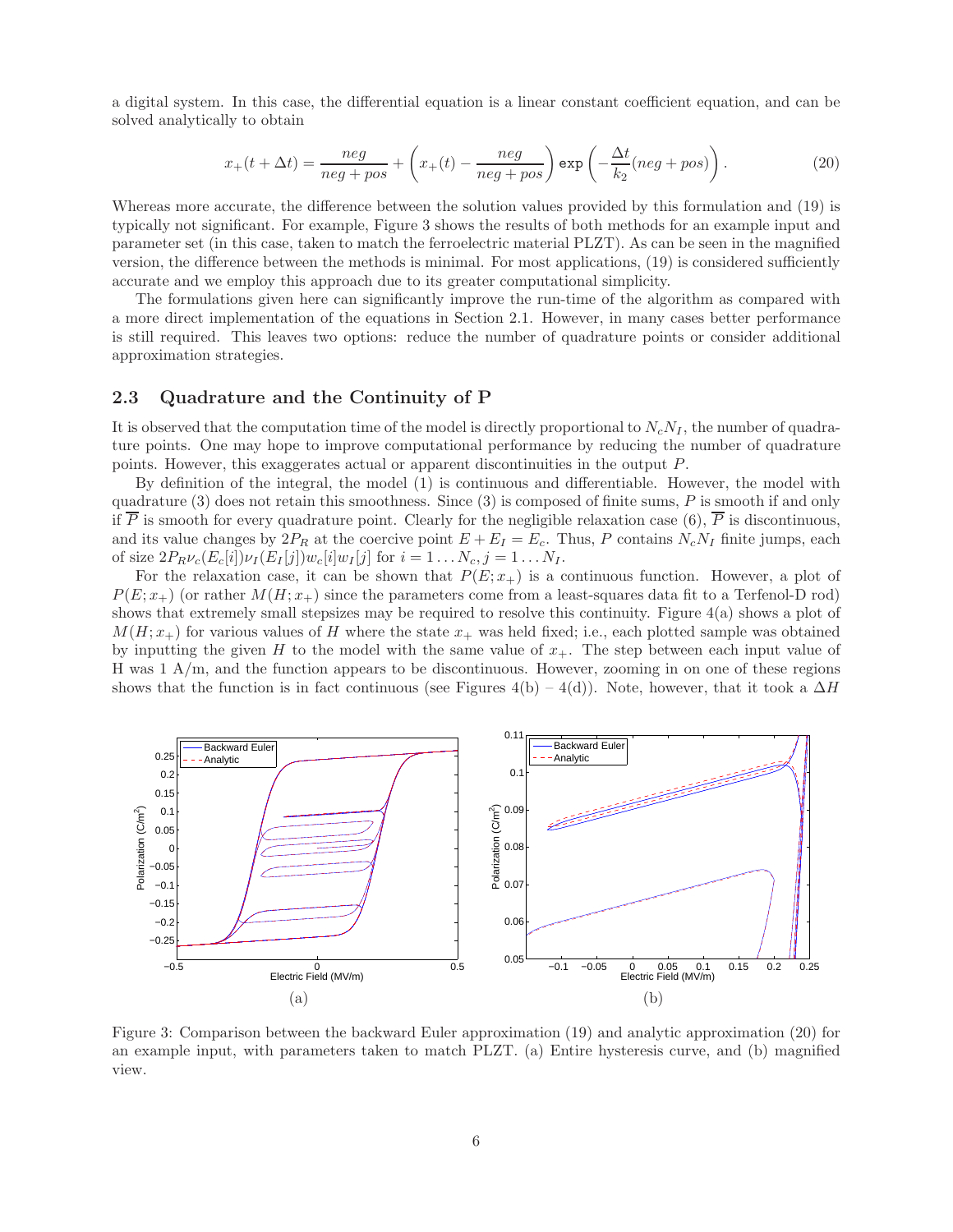

Figure 4: Plot of  $M(H; x<sub>+</sub>)$  for 6 intervals of composite 4-point Gaussian quadrature on each density. For each value of  $H, x_+$  was held fixed; thus the plots represent a single timestep of the model for various input levels. The parameters in these plots were taken from a least-squares fit to Terfenol-D data.

approximately 10 orders of magnitude below  $H$  to resolve the function in detail. It is unrealistic to expect such steep slopes to be resolved numerically. In practice, therefore, we must allow for the relaxation model to be discontinuous as well.

Model-based control applications require a smooth model response. As detailed in [24], the relaxation model limits to the negligible relaxation model as  $\frac{V}{kT} \to \infty$ . Since, the jump discontinuities in the negligible relaxation model are of height  $2P_R\nu_c(E_c[i])\nu_I(E_I[j])w_c[i]w_I[j]$  for  $i = 1...N_c, j = 1...N_I$ , we expect that for large  $\frac{V}{kT}$  the "discontinuities" of the relaxation model will also be approximately this height. Thus, the actual or apparent discontinuities may be minimized by minimizing  $\nu_c(E_c[i])\nu_I(E_I[j])w_c[i]w_I[j]$ .

One way to increase smoothness is thus to increase the number of quadrature points. If the densities remain unchanged and the number of quadrature points is doubled, then  $w_c[i]w_I[j]$  is halved for all i, j. This cuts the size of the jump in half. However, computation time is proportional to the number of quadrature points, so halving the height of the jumps in this way doubles the computation time. This is clearly undesirable. A better situation can be obtained if care is taken on how the quadrature is performed.

Since both  $\nu_c$  and  $\nu_I$  are bounded by decaying exponentials, quadrature may be performed on a finite interval and the tails of the distribution need not be considered. For accuracy and efficiency, quadrature is performed by a composite rule; the interval of consideration is divided into several smaller intervals and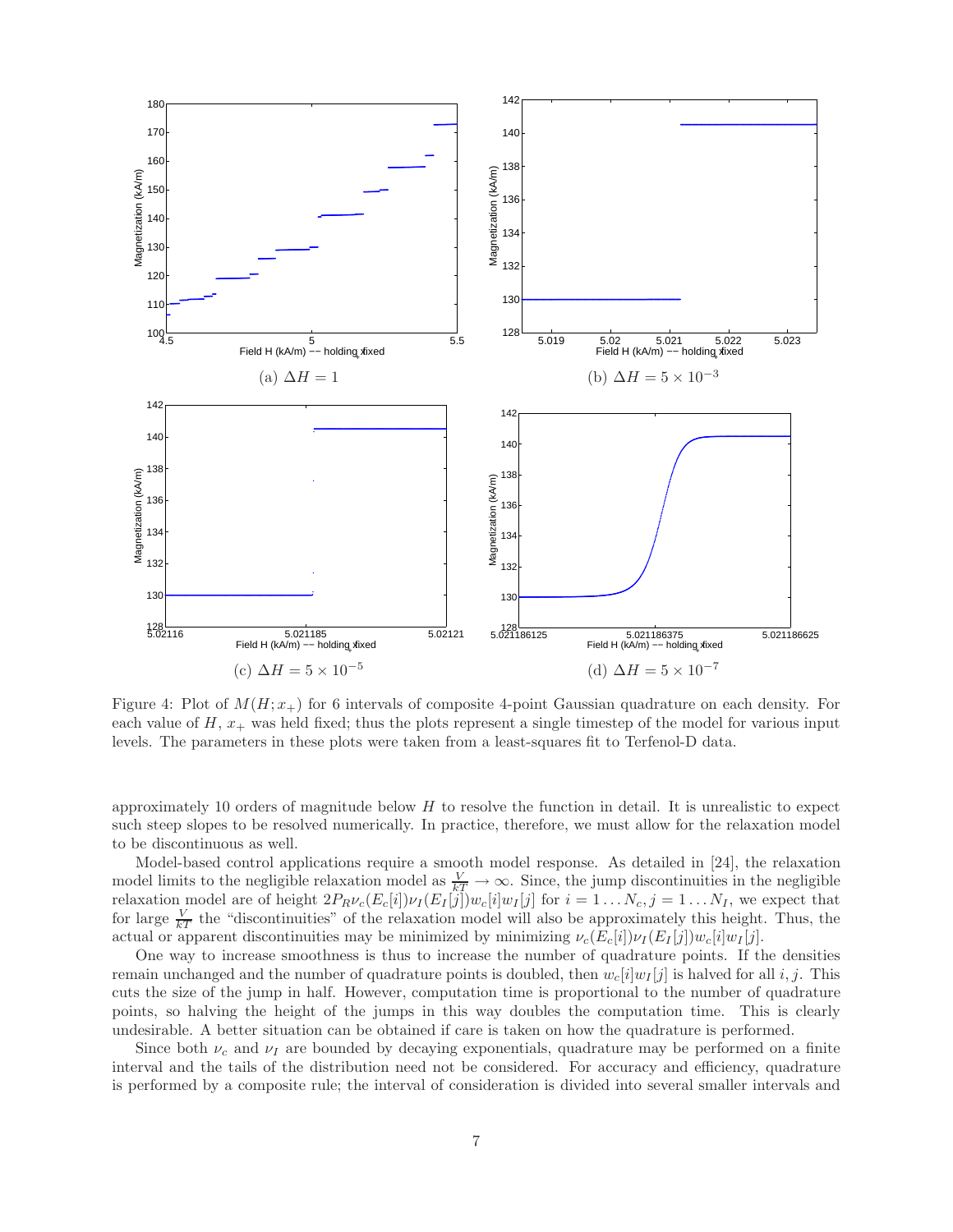a quadrature rule is applied to each subinterval. Typically, all the subintervals are taken to be equally spaced and this approach was used in the plots given previously. However, equally spaced subintervals are merely a convenience – there is no theoretical reason why one subinterval cannot be bigger than another. In particular, if the region is partitioned such that the integral over each subinterval is equal, then  $\nu_c(E_c[i])\nu_I(E_I[j])w_c[i]\nu_I[j]$  will be on the same order of magnitude for all i, j. (Equality is not obtained because  $\nu_c$  and  $\nu_I$  vary on the interval and because for a general quadrature formula not all the weights are equal.) This has the effect of leveling out the jumps, decreasing the big ones while the small ones increase. The result is depicted in Figure 5.

The required number of quadrature points is often determined by accuracy and smoothness requirements. This approach can reduce the number of quadrature points needed for a given smoothness, resulting in significant computational savings.

### 2.4 Approximation Methods for Improved Computational Performance

Reduction of quadrature points alone is not always sufficient to achieve the desired performance of the relaxation model. Significant savings can also be obtained by introducing numerical approximations into the kernel itself. Exploration of the kernel shows that the majority of computation time is spent in the calculation of  $(16)$ , and we thus focus on methods to approximate pos and neg. This is equivalent to approximating

$$
f(z) = \frac{1}{\text{erfcx}(z)}\tag{21}
$$

since both pos and neg require this function for different values of z. The rest of the model is employed in the manner detailed previously.

#### 2.4.1 Look-up Tables

The simplest approach conceptually is to store  $f(z)$  in a table for values of interest and approximate pos and neg by looking up the table value nearest  $z_p$  and  $z_n$ , respectively. At the cost of memory, this reduces the complex erfcx calculation to a simple index calculation and memory access. The indexes into the lookup



Figure 5: Comparison of  $M(H; x<sub>+</sub>)$  for 6 intervals of composite 4-point Gaussian quadrature on each distribution.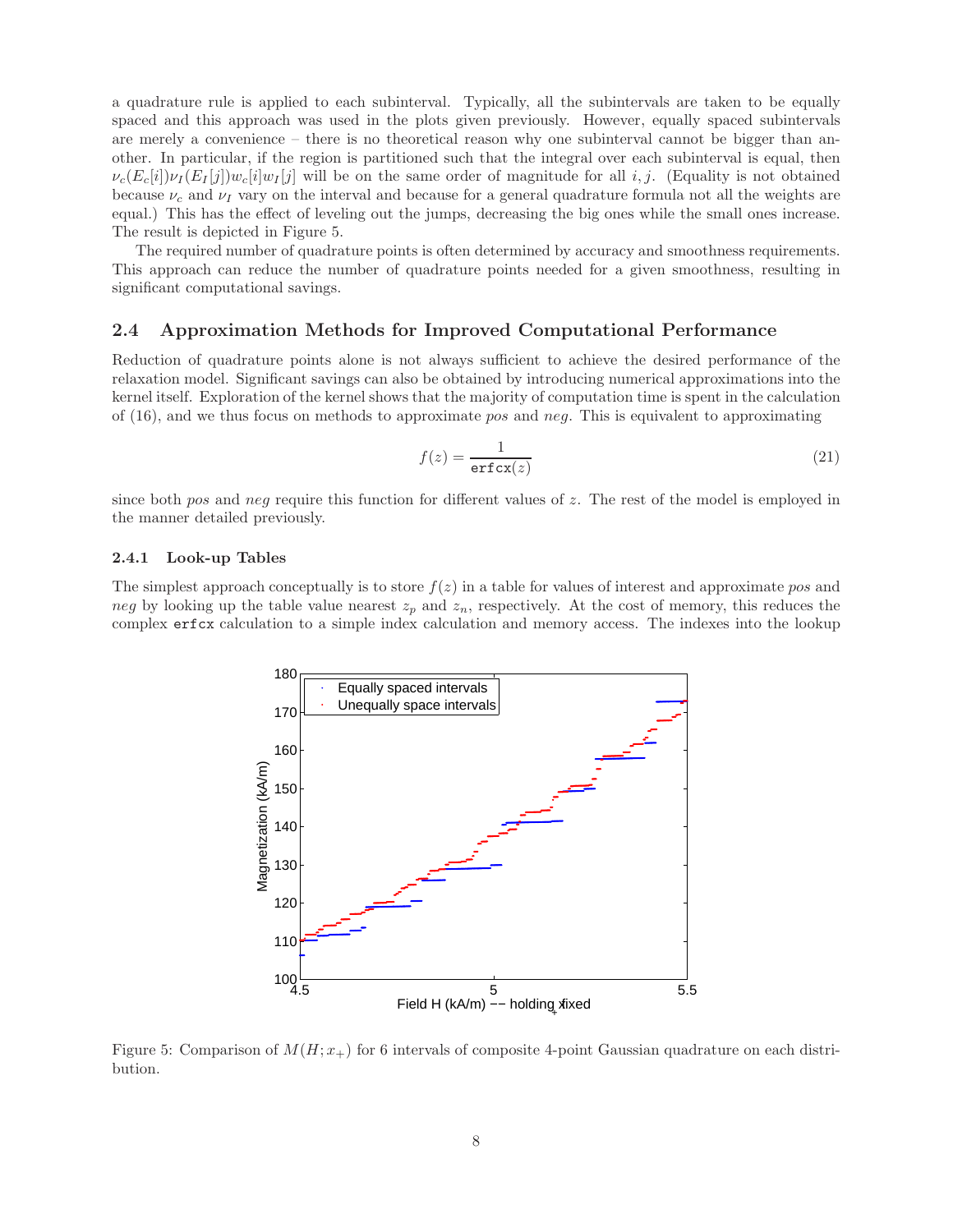table may also be calculated efficiently. Let h be the difference in z between two elements of the table, and let  $\ell$  be the z value corresponding to the first (lowest) table entry. Then define

$$
\tilde{E}_c[i] = \frac{E_c[i]}{h} \sqrt{\frac{V}{2kT\eta}} - \frac{\ell}{h}, \quad i = 1 \dots N_c, \qquad \tilde{E}_I[j] = \frac{E_I[j]}{h} \sqrt{\frac{V}{2kT\eta}}, \quad j = 1 \dots N_I, \qquad \tilde{E} = \frac{E}{h} \frac{V}{2kT\eta}.
$$

Most of these calculations can be performed offline. Only  $\tilde{E}$  needs to be computed at each time step and this may be done outside the loops over the quadrature points. Once these values are obtained, the table index is obtained by rounding

$$
pos\_index = -\tilde{E} - \tilde{E}_I[j] - \tilde{E}_c[i], \quad neg\_index = \tilde{E} + \tilde{E}_I[j] - \tilde{E}_c[i]
$$
\n
$$
(22)
$$

to the nearest integer. These values must be checked against the table bounds. An index less than zero signifies a zero should be given instead of a value from the table, whereas an index greater than or equal to the table size implies that the linear approximation should be used instead. Note that the linear approximation for larger z can be adjusted to take the table index (preferably without rounding) instead of the  $z_p$  or  $z_n$  as input as well, allowing  $\tilde{E}_c$  and  $\tilde{E}_I$  to replace the memory taken by the original quadrature points.

The lookup table approach has several advantages: it is conceptually straightforward, algorithm run-time is independent of table size (within architecture-dependent limits), and approximation error goes to zero as the table size increases. Even relatively small tables yield decent accuracy as illustrated in Table 3 for an example input field. Here it is seen that even 100 table elements produce a root-mean-square error less than approximately 0.25% of the remanence polarization, and at 10,000 table elements this error was reduced to approximately 0.002% of the remanence polarization. Note that 10,000 elements is less than 100 KB of memory when using IEEE double precision floating point numbers. Finally, table values do not need to be recalculated if material properties (i.e., temperature) change. However, there are architectures where this moderate amount of memory is unattainable, or where memory access is too slow. For these cases, we alternatively consider polynomial approximations.

#### 2.4.2 Rational Chebyshev Approximation

If the look-up table approximation is infeasible, the function  $f(z)$  can instead by approximated by a polynomial or a rational function

$$
R_{mk}(z) = \frac{p_m(z)}{q_k(z)}\tag{23}
$$

where p is a polynomial of degree m and q is a polynomial of degree k. Here  $R_{mk}$  is chosen such that

$$
\max w(z) |f(z) - R_{mk}(z)| \tag{24}
$$

is minimized. This is referred to as a rational Chebyshev or minimax approximation, and is the approach used to implement erfc internally as well. While it can be shown that a unique minimix approximation exists for all m and k, computation of these approximations in numerically intensive [22]. However,  $f(z)$  does not depend on the material parameters or inputs. Thus, the minimax approximation can be calculated in advance and made available to the code for any choice of parameters. Methods to calculate these approximations using the Remez (also called Remes) algorithm are available in both *Mathematica* and *Maple*, alleviating the user from coding minimax algorithms themself.

Like the look-up table, the minimax approximation is applied on a bounded interval. Additionally, the weight function  $w(z)$  must be specified. The obvious choices are  $w(z) = 1$  for absolute error or  $w(z) = 1/f(z)$ for relative error. For larger  $z$ , relative error is a better metric for controlling error. However, for small  $z$ calculation of relative error is problematic since  $f(z) \longrightarrow 0$ . Thus, we let

$$
w(z) = \min\left(1, \frac{\text{erfc}(z)}{\exp(-z^2)}\right)
$$
 (25)

to use relative error for larger z and absolute error for smaller z. The transition from absolute to relative error occurs at  $z = 0$  and  $w(z)$  is continuous.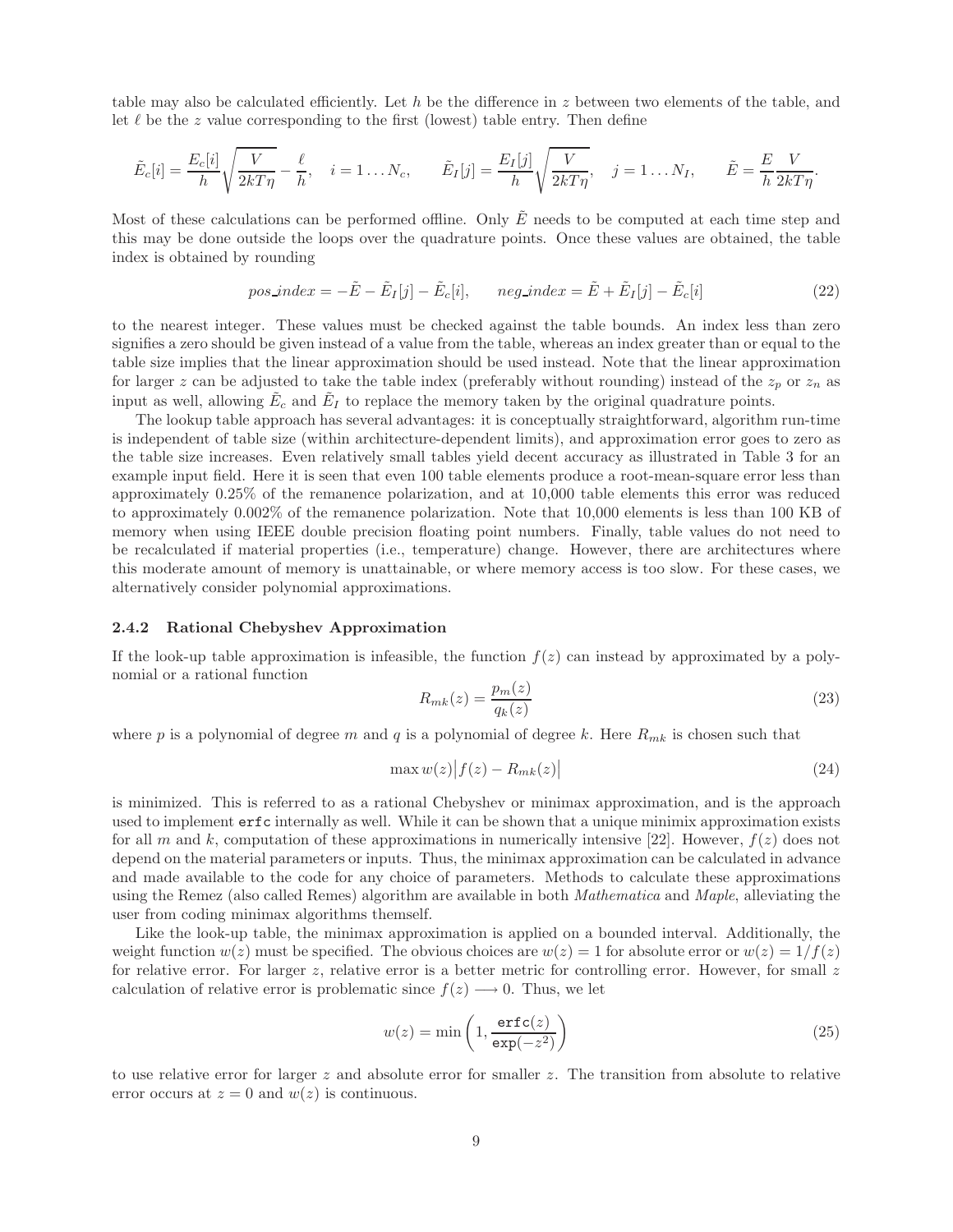We consider two methods to improve the accuracy of the approximation. One approach is to increase  $m$ and/or k while the other is to use multiple polynomials over smaller regions instead of a single polynomial over the whole region. Higher degree polynomials increase computational effort in floating point operations whereas adding more polynomials increases conditional statements and control logic. An optimal balance of these is architecture-dependent. As an example, let  $f(z)$  be approximated as

$$
f(z) \approx \begin{cases} 0 & z < -3 \\ R_{\ell}(z) = \frac{p_{\ell 0} + p_{\ell 1} z + p_{\ell 2} z^2 + p_{\ell 3} z^3}{q_{\ell 0} + q_{\ell 1} z + q_{\ell 2} z^2} & -3 \le z \le -\frac{1}{2} \\ R_h(z) = \frac{p_{h0} + p_{h1} z + p_{h2} z^2 + p_{h3} z^3}{q_{h0} + q_{h1} z + q_{h2} z^2} & -\frac{1}{2} < z \le 25 \\ mz + b & z \ge 25. \end{cases}
$$
(26)

This employs two minimax approximations with a degree 3 numerator and degree 2 denominator where the regions for each approximation were chosen so that the minimax error (24) is approximately the same. This holds the error (24) below  $4 \times 10^{-4}$  for all  $z < 25$ . Since this accuracy is well above the limits imposed by IEEE double precision floating point numbers, further computational savings may be realized by transforming  $R_{\ell}(z)$  and  $R_{h}(z)$  into continued fraction form, namely

$$
R_{\ell}(z) = a_{\ell 0 const} + a_{\ell 0 lin} z + \frac{b_{\ell 1}}{z + a_{\ell 1} + \frac{b_{\ell 2}}{z + a_{\ell 2}}}, \quad R_{h}(z) = a_{h0 const} + a_{h0 lin} z + \frac{b_{h1}}{z + a_{h1} + \frac{b_{h2}}{z + a_{h2}}}.
$$
(27)

Note that for each of these evaluations only 1 multiply, 2 divides, and 5 additions are required. The values of the relevant coefficients are given in Table 1.

#### 2.4.3 Method Comparisons

Neither method is optimal for all situations. However, the look-up table approach is generally the most efficient in terms of run-times and accuracy. Tables 2 and 3 list the run times and errors for an example input. Parameter values were taken to match the ferroelectric material PLZT, and the temperature was assumed to remain constant. It can be seen that either the look-up table or polynomial approximations should almost always be preferred over the exact formulations. As expected, the look-up table approach outperforms the polynomial approach. The run time for various table sizes is not shown because as long as the table was kept small enough to fit in the processor's cache, the run-time was not significantly affected by the size of the table. In cases where the modest memory requirement cannot be achieved, the rational Chebyshev approximation should be used. This takes slightly longer and/or provides less accuracy than the look-up table approximation, but reduces the memory requirement to a handful of values. It is doubtful the memory will ever pose an issue on a conventional processor. Regions where it may prove unattainable are on embedded microprocessors and custom designed field programmable gate arrays (FPGAs) or application specific integrated circuits (ASICs). Rational Chebyshev approximations are a natural choice for these applications.

### 3 Displacement Model

Whereas polarization or inductance/magnetization can sometimes be measured, it is often necessary to formulate the model in terms of displacement instead of polarization. Any such extension requires knowledge of the geometry of the transducer. Rods or beams can be treated with a one-dimensional transducer model, whereas more general shapes require higher-dimension models. As detailed in [24], both nanopositioning stages employed in common atomic force microscope designs and magnetic transducers employed for high speed milling utilize ferroelectric and ferromagnetic rods that are clamped at one end and subject to damped restoring forces at the other. Hence we illustrate the model for a rod of length  $\ell$  and cross sectional area A as depicted in Figure 6. The end mass  $m_{\ell}$  with damping  $c_{\ell}$  and stiffness  $k_{\ell}$  encompass adjacent transducer and plant dynamics.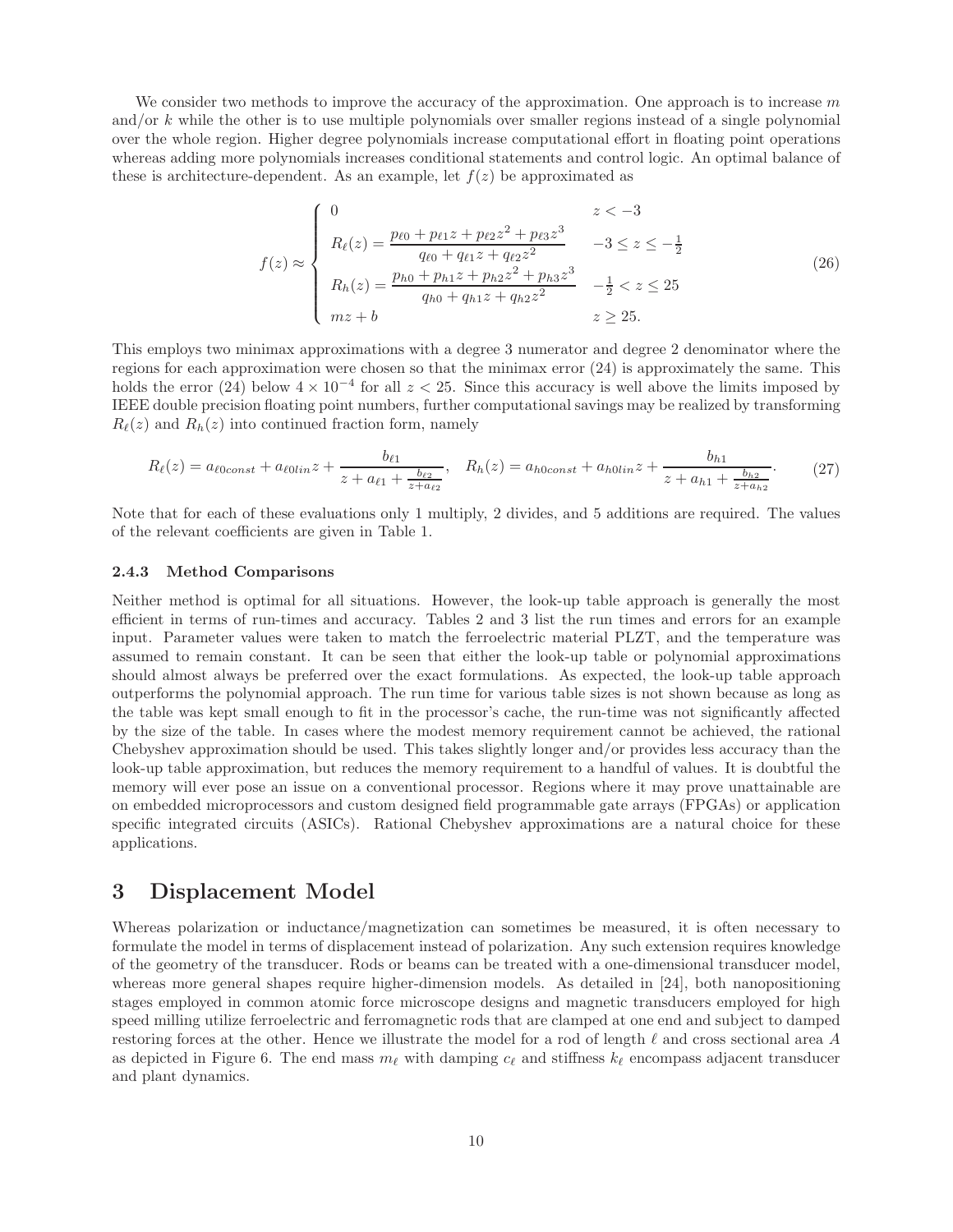| m                  | 1.771048244745112288944163714     | b            | 0.0705327380461303718160865974   |
|--------------------|-----------------------------------|--------------|----------------------------------|
| $a_{\ell 0 const}$ | 1.05305341778847673369961876455   | $a_{\ell}$   | 0.141908467579507101523861449079 |
| $a_{\ell1}$        | 0.652521450575033268529746994429  | $b_{\ell 1}$ | 2.05040334028682659509776710501  |
| $a_{\ell2}$        | -0.139674180341575164555785667908 | $0\rho_2$    | 2.88659338549683880846513610339  |
| $a_{h0const}$      | 0.0568934411527620915320982226406 | $a_{h0lin}$  | 1.77070610668997459554647064088  |
| $a_{h1}$           | -12.9327277303294522316468471279  | $b_{h1}$     | 0.269387658595592656676548244377 |
| $a_{h2}$           | 16.4152526433497348583844713265   | $b_{h2}$     | 216.983649137026313567944222991  |

Table 1: Coefficients for the minimax approximation given in (26).

|                               | Intel Xeon          | Intel Xeon $(64 \text{ bit})$ | Intel Pentium-M    |
|-------------------------------|---------------------|-------------------------------|--------------------|
|                               | $1.7\ \mathrm{GHz}$ | $3.8\text{ GHz}$              | $2.16 \text{ GHz}$ |
|                               | 256 KB L2 Cache     | 2 MB L2 Cache                 | 2 MB L2 Cache      |
| Negligible relaxation         | 10,748              | 62,725                        | 31,969             |
| algorithm                     |                     |                               |                    |
| $Relaxation$ – full numerical | 429                 | 1801                          | 1276               |
| precision                     |                     |                               |                    |
| $Relaxation - look-up table$  | 5344                | 14,923                        | 14,226             |
| approximation                 |                     |                               |                    |
| $Relaxation - polynomial$     | 4997                | 11,674                        | 12,177             |
| approximation $(26)$          |                     |                               |                    |

Table 2: Time steps per second computed by each algorithm for three different computer architectures (averaged from 1 million time step). Polynomial approximation was performed using the continued fraction form (27) of the example polynomial given in (26). Look-up tables were computed for  $-6 \le z \le 25$ . In all cases, the model was run with 40 quadrature points for each distribution (1600 total).

|                                                                 | Peak error $(\%$ of remanence) | RMS error $(\%$ of remanence) |
|-----------------------------------------------------------------|--------------------------------|-------------------------------|
| Look-up table (100 table elements)                              | $0.65860\%$                    | $0.25593\%$                   |
| Look-up table $(1000 \text{ table elements})$                   | $0.063883\%$                   | $0.0055925\%$                 |
| Look-up table $(10,000 \text{ table elements})$   $0.0020362\%$ |                                | $0.00019354\%$                |
| Polynomial approximation (26)                                   | $0.5377\%$                     | $0.1647\%$                    |

Table 3: Approximation error for an example input using parameters obtained for PLZT. Polynomial approximation was performed using the continued fraction form (27) of the example polynomial given in (26); look-up tables were computed for  $-6 \le z \le 25$ , and erfcx was implemented directly as exponential and error function evaluations, with the linear approximation utilized for large z. Forty quadrature points were given for each distribution (1600 total)



Figure 6: Rod used to construct overall model. The end mass  $m_\ell$ , stiffness  $k_\ell$  and damping  $c_\ell$  represent adjacent dynamics of the transducer and plant.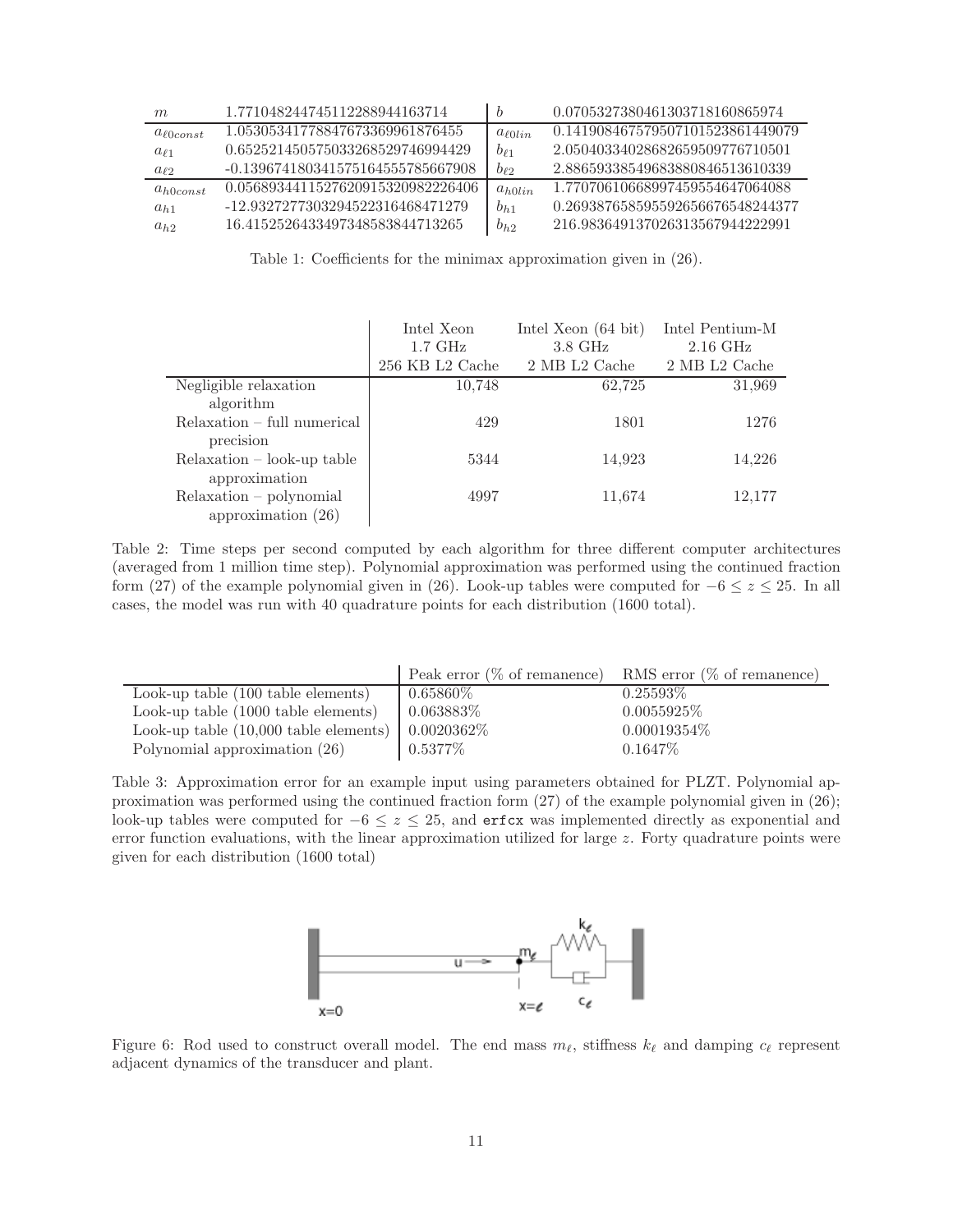It is shown in [24] that the constitutive relation for the induced stress is given by

$$
\sigma = Y\varepsilon + C\dot{\varepsilon} - a_1(P - P_0) - a_2(P - P_0)^2
$$
\n(28)

where Y is the Young's modulus of the transducer, C is the Kelvin-Voight damping coefficient,  $P_0$  is the point the material is poled around,  $a_1$  and  $a_2$  are constants of proportionality relating the induced polarization to mechanical force, and  $P = P(E; x<sub>+</sub>)$  is given in (3).

Due to the distributed nature of the device, partial differential equation models have been developed in [24, 27] to characterize the device dynamics. However, for a number of motivating applications, it has been shown that because forces and fields are uniform in space, strains and hence displacements are also uniform thus permitting the use of ordinary differential equation representations. In this case, the strain is given by

$$
\varepsilon(t) = \frac{u(t)}{\ell} \tag{29}
$$

where  $u(t)$  denotes the displacement of the rod tip at time t.

A force balance yields

$$
m\frac{d^2u_{\ell}}{dt^2} + c\frac{du_{\ell}}{dt} + ku_{\ell} = \alpha_1(P - P_0) + \alpha_2(P - P_0)^2
$$
\n(30)

where  $\rho$  is the density of the rod and

$$
m = \rho A\ell + m_{\ell}, \qquad c = \frac{CA}{\ell} + c_{\ell}, \qquad k = \frac{YA}{\ell} + k_{\ell},
$$

$$
\alpha_1 = Aa_1, \qquad \alpha_2 = Aa_2.
$$

Further details as well as models for additional geometries may be found in [24, 27].

The solution to this differential equation can be obtained with a variety of numerical methods. However, variable-step methods require that  $P$  be known at arbitrary times, which in turn requires that the homogenized energy model be solved at arbitrary times. This is typically not feasible in practice. We thus focus on fixed time-step methods. Of these, the most accurate approximation for a given stepsize may be obtained by assuming that P is fixed between time steps so  $(30)$  can be solved analytically. This is an approximation, since thermal effects dictate  $P$  will vary with time even if  $E$  is constant; however, all other fixed step methods implicitly make similar assumptions and include additional approximation error as well.

The approximation of (30) depends on the relation of  $\frac{c^2}{m^2}$  to  $\frac{4k}{m}$ . First, to simplify notation let

$$
v = \frac{a_1}{m} (P - P_0) + \frac{a_2}{m} (P - P_0)^2.
$$
 (31)

Here  $v$  is assumed to be a constant, although the value of the constant changes at each time step. Additionally, let

$$
\tilde{k} = \frac{k}{m}, \qquad \tilde{c} = \frac{c}{m}
$$

If  $\tilde{c}^2 > 4\tilde{k}$  then the solution is given by

$$
u(t) = b_1 \exp\left(-\frac{1}{2}\left(\tilde{c} + \sqrt{\tilde{c}^2 - 4\tilde{k}}\right)t\right) + b_2 \exp\left(-\frac{1}{2}\left(\tilde{c} - \sqrt{\tilde{c}^2 - 4\tilde{k}}\right)t\right).
$$
 (32)

.

Again, to simplify notation let  $z = \sqrt{\tilde{c}^2 - 4\tilde{k}}$ . Letting  $u(0) = u_0$  and  $\dot{u}(0) = u_1$  gives

$$
b_1 = \frac{1}{2} \left( 1 - \frac{\tilde{c}}{z} \right) \left( u_0 - \frac{v}{\tilde{k}} \right) - \frac{1}{z} u_1, \qquad b_2 = \frac{1}{2} \left( 1 + \frac{\tilde{c}}{z} \right) \left( u_0 - \frac{v}{\tilde{k}} \right) + \frac{1}{z} u_1.
$$
 (33)

Substitution into (32) and collection of like terms yields

$$
u(t) = \frac{1}{2} \left( \left( 1 - \frac{\tilde{c}}{z} \right) \exp\left( -\frac{1}{2} (\tilde{c} + z) t \right) + \left( 1 + \frac{\tilde{c}}{z} \right) \exp\left( -\frac{1}{2} (\tilde{c} - z) t \right) \right) \left( u_0 - \frac{v}{\tilde{k}} \right) + \frac{1}{z} \left( \exp\left( -\frac{1}{2} (\tilde{c} - z) t \right) - \exp\left( -\frac{1}{2} (\tilde{c} + z) t \right) \right) u_1 + \frac{v}{\tilde{k}}.
$$
\n(34)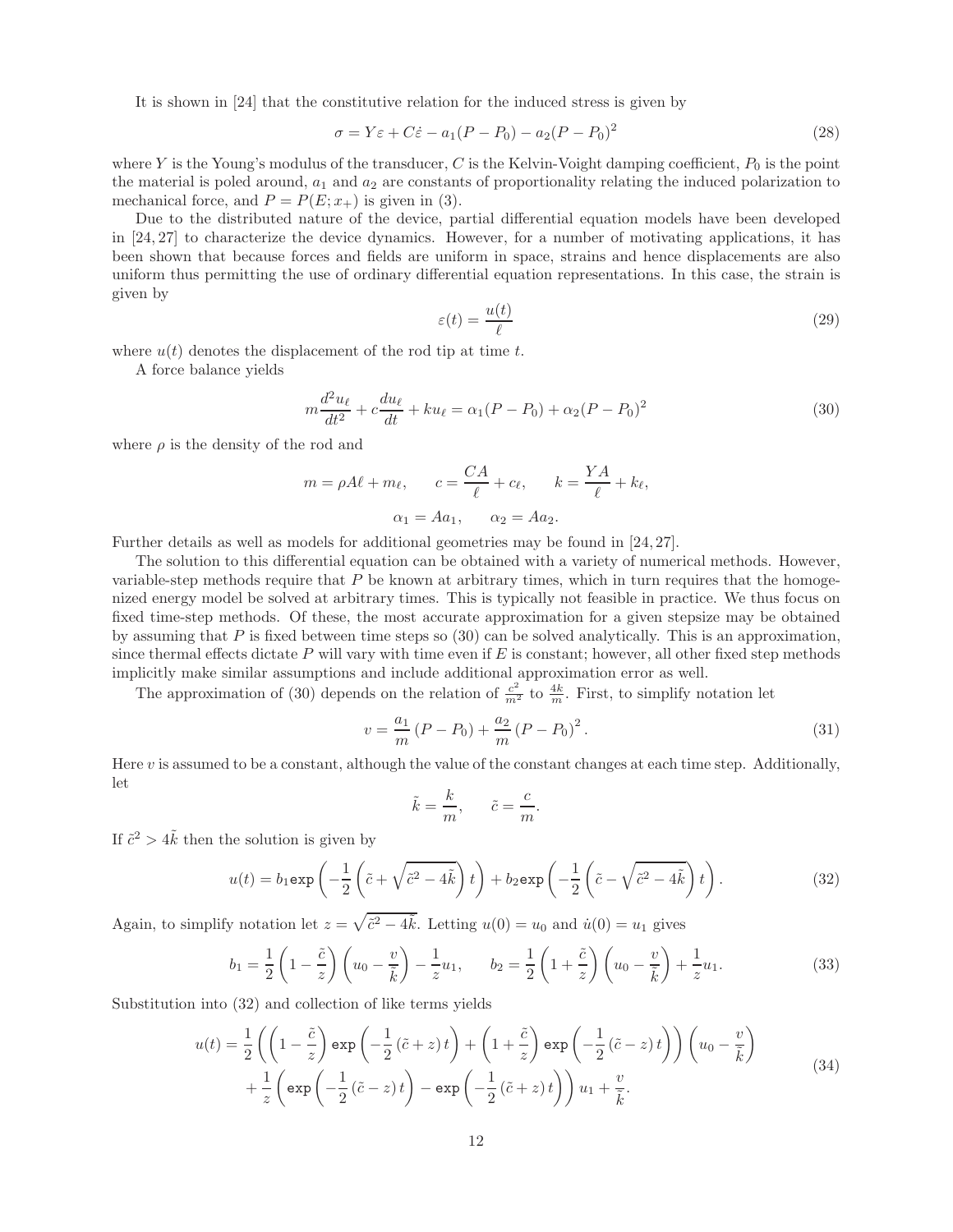If we assume the step  $\Delta t$  is fixed, then we can define the six constants

$$
d_1 = \frac{1}{2} \left( \left( 1 - \frac{\tilde{c}}{z} \right) \exp \left( -\frac{1}{2} (\tilde{c} + z) \Delta t \right) + \left( 1 + \frac{\tilde{c}}{z} \right) \exp \left( -\frac{1}{2} (\tilde{c} - z) \Delta t \right) \right), \quad d_3 = \frac{1}{k} (1 - d_1),
$$
  
\n
$$
d_2 = \frac{1}{z} \left( \exp \left( -\frac{1}{2} (\tilde{c} - z) \Delta t \right) - \exp \left( -\frac{1}{2} (\tilde{c} + z) \Delta t \right) \right),
$$
  
\n
$$
d_4 = \frac{1}{4} \left( \frac{\tilde{c}^2}{z} - z \right) \left( \exp \left( -\frac{1}{2} (\tilde{c} + z) \Delta t \right) - \exp \left( -\frac{1}{2} (\tilde{c} - z) \Delta t \right) \right), \qquad d_6 = -\frac{d_4}{\tilde{k}}.
$$
  
\n
$$
d_5 = \frac{1}{2} \left( \left( 1 + \frac{\tilde{c}}{z} \right) \exp \left( -\frac{1}{2} (\tilde{c} + z) \Delta t \right) + \left( 1 - \frac{\tilde{c}}{z} \right) \exp \left( -\frac{1}{2} (\tilde{c} - z) \Delta t \right) \right),
$$
  
\n(35)

In terms of these constants, the solution of the rod model for  $\tilde{c}^2 > 4\tilde{k}$  is approximated by

$$
u(t + \Delta t) = d_1 u(t) + d_2 \dot{u}(t) + d_3 v(t + \Delta t),
$$
  
\n
$$
\dot{u}(t + \Delta t) = d_4 u(t) + d_5 \dot{u}(t) + d_6 v(t + \Delta t).
$$
\n(36)

A similar approach can be taken for the other two cases. If  $\tilde{c}^2 = 4\tilde{k}$ , we again obtain (36) except with the constants given by

$$
d_1 = \left(1 + \frac{\tilde{c}}{2}\Delta t\right) \exp\left(-\frac{\tilde{c}}{2}\Delta t\right), \quad d_4 = -k\Delta t \exp\left(-\frac{\tilde{c}}{2}\Delta t\right),
$$
  
\n
$$
d_2 = \Delta t \exp\left(-\frac{\tilde{c}}{2}\Delta t\right), \qquad d_5 = \left(1 - \frac{\tilde{c}}{2}\Delta t\right) \exp\left(-\frac{\tilde{c}}{2}\Delta t\right),
$$
  
\n
$$
d_3 = \frac{1}{k}\left(1 - d_1\right), \qquad d_6 = -\frac{d_4}{\tilde{k}}.
$$
\n(37)

Finally, if  $\tilde{c}^2 < 4\tilde{k}$ , the values for the constants are

$$
d_1 = \exp\left(-\frac{\tilde{c}}{2}t\right) \left(\cos\left(\frac{z}{2}\Delta t\right) + \frac{\tilde{c}}{z}\sin\left(\frac{z}{2}\Delta t\right)\right), \quad d_4 = -\frac{1}{2}\left(z + \frac{\tilde{c}^2}{z}\right) \exp\left(-\frac{\tilde{c}}{2}t\right) \sin\left(\frac{z}{2}\Delta t\right),
$$
  
\n
$$
d_2 = \frac{2}{z} \exp\left(-\frac{\tilde{c}}{2}t\right) \sin\left(\frac{z}{2}\Delta t\right), \qquad d_5 = \exp\left(-\frac{\tilde{c}}{2}t\right) \left(\cos\left(\frac{z}{2}\Delta t\right) - \frac{\tilde{c}}{z}\sin\left(\frac{z}{2}\Delta t\right)\right), \quad (38)
$$
  
\n
$$
d_3 = \frac{1}{k} (1 - d_1), \qquad d_6 = -\frac{d_4}{\tilde{k}}.
$$

Thus, the rod model costs only six multiplies and four additions per iteration, plus three multiplications and two additions for the calculation of v. That is, the rod model computation is essentially free when compared to the computational cost of the homogenized energy model.

# 4 Inverse Model

As discussed in Section 1, one method to accurately control a smart material actuator involves the use of an inverse model or compensator in the manner depicted in Figure 7. Linearization in this manner allows simple control techniques including PI/PID and LQR designs to be utilized over the entire range of the actuator. Given a specified displacement, we wish to determine the field necessary to bring the actuator to that value. Such inverse compensators have previously been explored for the negligible relaxation model in [8,24]. Here we consider a method that works for both the relaxation and negligible relaxation models.

The rod model may be inverted analytically. Solving  $(36)$  for v yields

$$
v(t) = \frac{1}{d_3}u(t) - \frac{d_1}{d_3}u(t - \Delta t) - \frac{d_2}{d_3}\dot{u}(t - \Delta t).
$$
\n(39)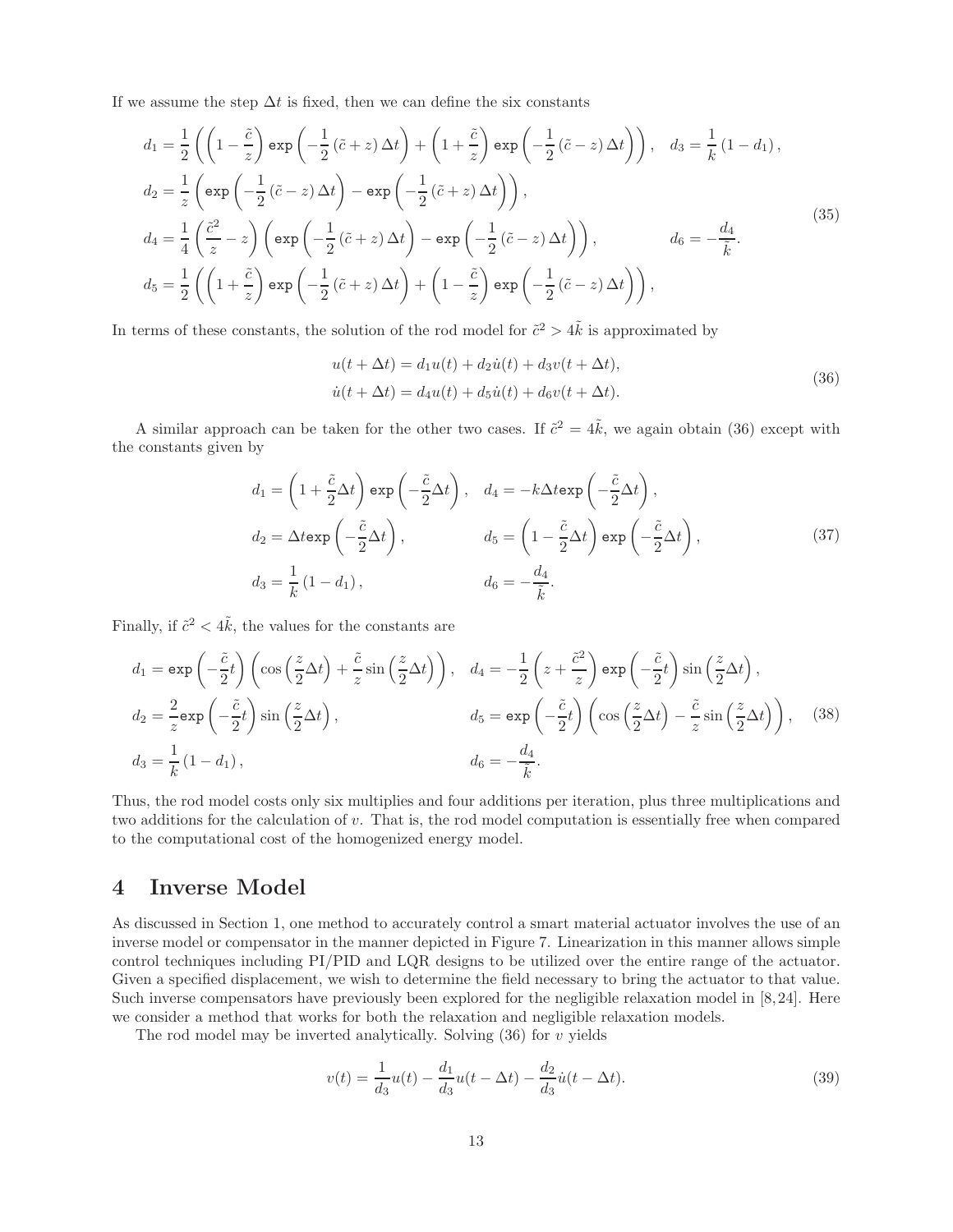

Figure 7: Control configuration utilizing an inverse model and a linear control law.

Once  $v$  has been determined, the required polarization can be determined from the quadratic formula, namely

$$
\widehat{P}(t) = P_0 - \frac{\alpha_1}{2\alpha_2} \pm \sqrt{\left(\frac{\alpha_1}{2\alpha_2}\right)^2 + \frac{mv(t)}{a_2}}\tag{40}
$$

as long as  $\alpha_2 \neq 0$ . If  $\alpha_2$  is 0, the equation is linear and the solution is

$$
\widehat{P}(t) = P_0 + \frac{m}{\alpha_1} v(t). \tag{41}
$$

Note that for  $\alpha_2 \neq 0$ , either polarization value is acceptable, as both give equivalent displacements. However, to minimize the effects of modeling error, a single branch should always be utilized.

A definition of the inverse homogenized energy model is the following: given any valid state  $x_+$  and any specified  $\hat{P}$  within the operating range of the material, determine E such that  $P = \hat{P}$ . Unlike the rod model, however, it is not feasible to invert (3) analytically. Thus, we reformulate the problem as numerical root finding, namely determining the value E such that for a given  $x_+$  and  $\hat{P}$ ,

$$
P(E; x_{+}) - \hat{P} = 0. \tag{42}
$$

We note that this function is monotone in E (holding  $x_+$  fixed). However, as discussed in Section 2.3, the function may contain a finite number of simple jumps.

### 4.1 Discontinuous Root Finding

If (42) was continuously differentiable, the secant method would provide nearly optimal convergence to the solution in terms of function evaluations [10]. However, for a discontinuous function it may not converge. The bisection method will converge, but often this convergence is slow. Methods exist which combine bisection with interpolation to attempt to improve this rate; see [3] for example. However, we observe better performance by exploiting the monotone nature of the function to directly improve the convergence of the bisection method.

The bisection method, or any other method which utilizes it, requires both that the root be bounded and that the function change signs within the bounds. For a monotone function, these requirements are the same. Theoretical bounds on  $E$  may be computed by considering the case when all dipoles have switched. In these cases (all dipoles positive or all negative), E can be determined analytically. The required value of  $E$  is by necessity between these extreme cases, namely

$$
\eta(\widehat{P} - P_R) \le E \le \eta(\widehat{P} + P_R). \tag{43}
$$

However, direct application of the bisection method with these bounds yields slow convergence because the bounds are large.

Instead, we employ the secant method as a way to calculate tighter bounds. The secant method does not require bounds but instead uses approximate derivatives to converge to the root. Since the function is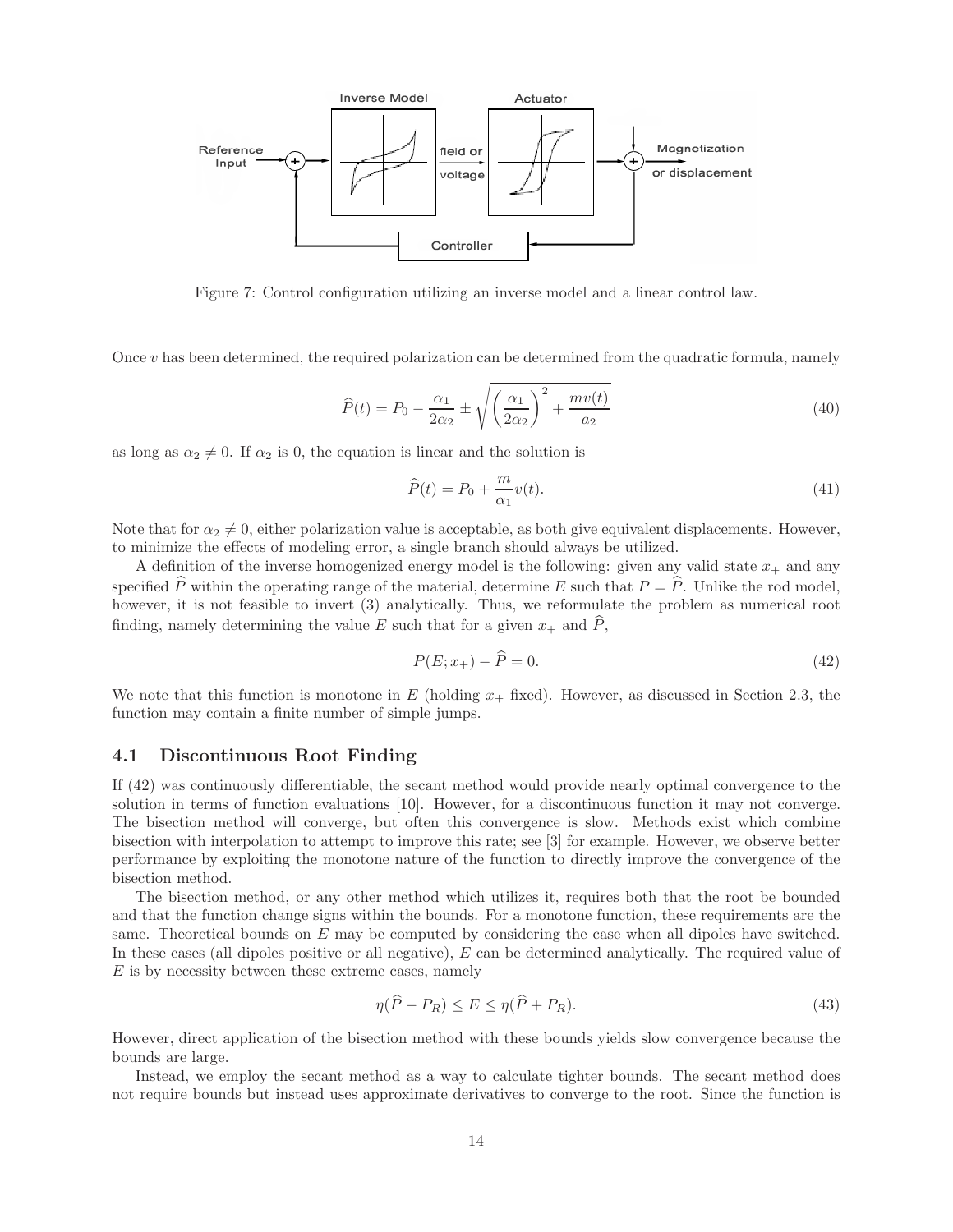not smooth, this may not converge. However, the monotone nature of the function dictates that the secant method will always step in the correct direction. Thus, on each iteration either the secant method does not step far enough, in which case a better approximation to  $E$  is obtained, or it steps too far. In this latter case, the iterations have crossed over the root value and provide a bound on the root. We therefore apply the secant method to  $(42)$  first. If there is sufficient relaxation or the value P does not lie near any discontinuities, we obtain rapid convergence. If the secant method fails to converge, the secant iterations themselves are utilized to determine the bound on the root which can then be given to bisection to find the actual root. These bounds are typically much tighter than (43), which improves the convergence of the bisection method. For the purposes of our algorithm, failure to converge in the secant method is defined as

$$
|P(E_i; x_+) - \widehat{P}| \ge |P(E_{i-2}; x_+) - \widehat{P}|, \text{ for all } i \ge 3
$$
 (44)

where  $E_i$  is the value of E determined by the ith iteration of the secant method. Such a definition is a heuristic to detect failure quickly without penalizing a single poor step.

The secant method requires an initial approximation to the derivative to compute its first iteration. One such approximation is  $1/\eta$  which is the derivative if no dipoles are switching. The actual derivative may be much larger than this, but will never be smaller. Another approximation involves using the previous two time steps of the model in a manner analogous to how the secant method itself approximates derivatives. This approximation is simply  $\Delta P/\Delta E$ , where  $\Delta P$  is the difference in  $P(E; x_{+})$  for the previous two time steps and  $\Delta E$  is the corresponding differences in E. The latter approximation is deemed more accurate and is utilized when the previous two time steps are known. When this is not the case,  $1/\eta$  is utilized as the initial derivative. The computed derivative value should also be checked against this lower limit on each iteration of the secant method, to trap some errors that may arise with the subtraction of nearly equal numbers.

### 4.2 Validation and Performance

The performance of the inverse model is largely dependent on the material parameters being utilized. More relaxation, smaller variances in  $\nu_c$  and  $\nu_I$ , and slowly changing reference inputs generally yield better performance than small relaxation, largely varying distributions, or rapidly varying inputs. As an example, consider the inverse model for the stepped polarization shown in Figure  $8(a)$ . The parameters are specified as those estimated for PLZT to obtain the model fit in Figure 1(a). Ten intervals with 4-point Gaussian quadrature are utilized for each distribution and the time step is  $\Delta t = 0.001$ . As can be seen, the inverse model accounts for the relaxation in the device, decreasing the electric field as appropriate to hold the polarization constant. The error between the specified and actual values is small – five orders of magnitude below the remanence polarization.

The results in Figure 8 were computed with a small tolerance for the secant and bisection methods. Accuracy and effort for various tolerance levels are compiled in Table 4. Note that the algorithm makes efficient use of computation; reasonable accuracy levels may be obtained with only 2 function evaluations (evaluations of the forward homogenized energy model) per iteration on average, or 5 in the worst case. However, this efficiency is dependent on the input. Figure 9(a) shows an input polarization which changes at roughly an order of magnitude higher rate. Using the same material parameters and time step on this input yields the results in Figure 9(b) and Table 5. The same accuracy level as before requires almost 5 function evaluations on average and 16 in the worst case. While increased, this is still easily attainable. The level of effort also depends on the material being modeled. Scaling Figure 9(a) to an appropriate level and applying parameters for a Terfenol-D rod yields the results in Figure 10 and Table 6. The Terfenol-D parameters require greater work for the same level of accuracy, but relatively speaking they are able to achieve a greater accuracy than that achieved in the PLZT case.

Finally, we note that these observations apply directly to the case when displacement is utilized as input. Figure 11 and Table 7 show the accuracy and level of effort for the Terfenol-D parameters with strain (displacement) as an input. The tolerance for the root finding algorithm was also specified in terms of displacement in this case, with  $P(E; x<sub>+</sub>)$  input to the rod model on each iteration of secant or bisection to determine the error. We note that the inverse compensator provides an accurate way to control the device while maintaining a reasonable number of computations.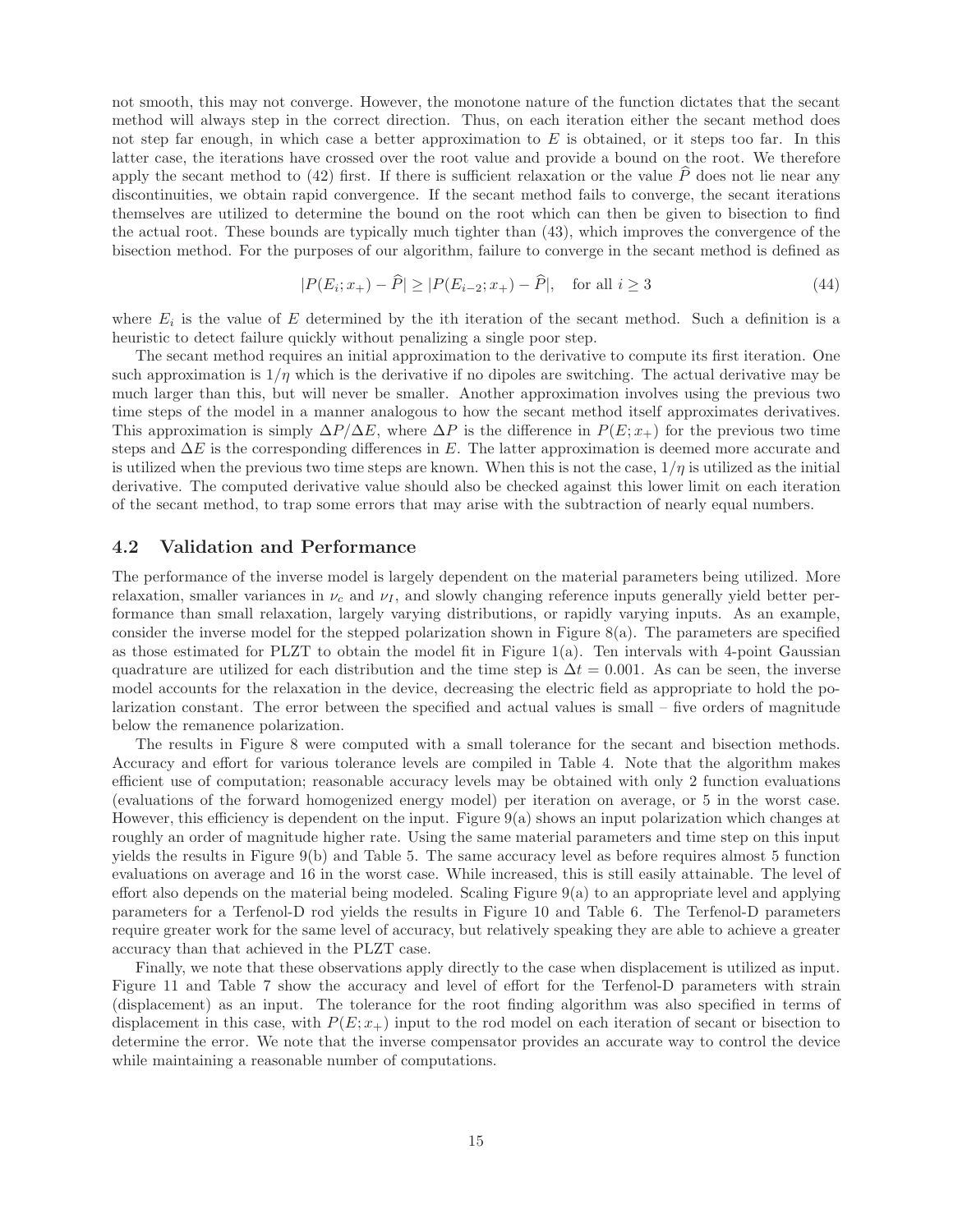

Figure 8: (a) Reference polarization and (b) electric field E given by the inverse model with parameters estimated for PLZT. (c) Comparison of the resulting polarization P and the reference polarization  $\hat{P}$ . (d) Absolute error  $|\widehat{P} - P|$ .

| Tolerance                                                     |        | Function Evaluations (Average) Function Evaluations (Maximum) |
|---------------------------------------------------------------|--------|---------------------------------------------------------------|
| $P_R \times 10^{-2} = 0.0024$                                 | 1.0855 |                                                               |
| $P_R \times 10^{-3} = 0.00024$                                | 1.2667 |                                                               |
| $P_R \times 10^{-4} = 2.4 \times 10^{-5}$ 2.0157              |        | Ð                                                             |
| $P_R \times 10^{-5} = 2.4 \times 10^{-6}$ 3.5423              |        | 9                                                             |
| $P_R \times 10^{-6} = 2.4 \times 10^{-7}$ 4.8066 <sup>†</sup> |        | user-defined                                                  |

Table 4: Effort to compute the inverse model in terms of average and maximum number of function evaluations for various error tolerances, using parameters for PLZT and the input given in Figure 8(a).  $\dagger$  denotes that due to discontinuities, some time steps did not converge within the specified tolerance, and only those that did are averaged. In these cases, the maximum number of function evaluations was the user-specified maximum.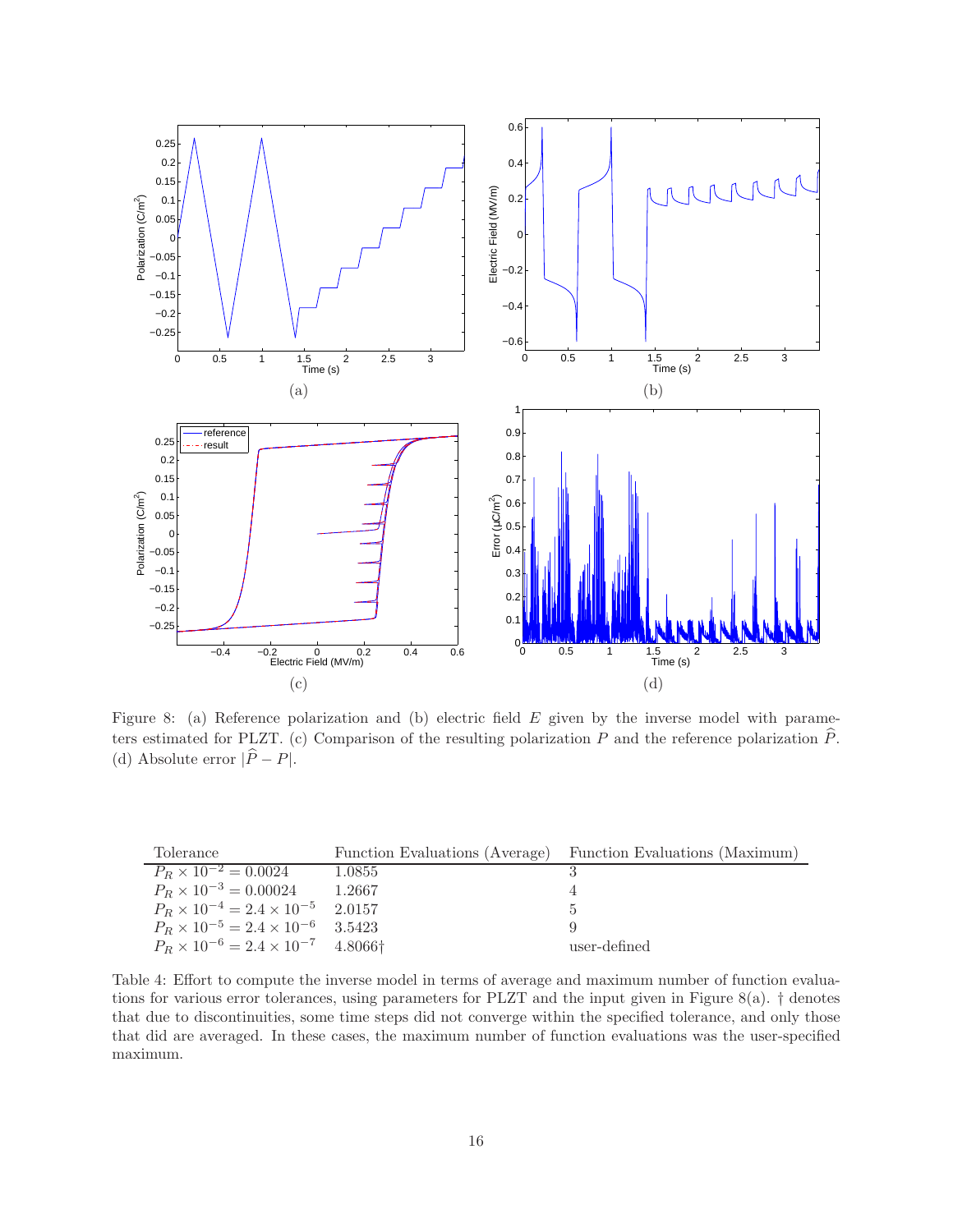

Figure 9: (a) Reference polarization and (b) electric field E given by the inverse model with parameters estimated for PLZT.

| Tolerance                                                     |        | Function Evaluations (Average) Function Evaluations (Maximum) |
|---------------------------------------------------------------|--------|---------------------------------------------------------------|
| $P_R \times 10^{-2} = 0.0024$                                 | 2.8776 |                                                               |
| $P_R \times 10^{-3} = 0.00024$                                | 3.9286 | 13                                                            |
| $P_R \times 10^{-4} = 2.4 \times 10^{-5}$ 4.8027              |        | 16                                                            |
| $P_R \times 10^{-5} = 2.4 \times 10^{-6}$ 7.9252 <sup>†</sup> |        | user-defined                                                  |
| $P_R \times 10^{-6} = 2.4 \times 10^{-7}$ 9.3187 <sup>+</sup> |        | user-defined                                                  |

Table 5: Effort to compute the inverse model in terms of average and maximum number of function evaluations for various error tolerances, using parameters for PLZT and the input given in Figure 9(a). † denotes that due to discontinuities, some time steps did not converge within the specified tolerance, and only those that did are averaged. In these cases, the maximum number of function evaluations was the user-specified maximum.



Figure 10: (a) Reference magnetization and (b) magnetic field  $H$  given by the inverse model with parameters estimated for Terfenol-D.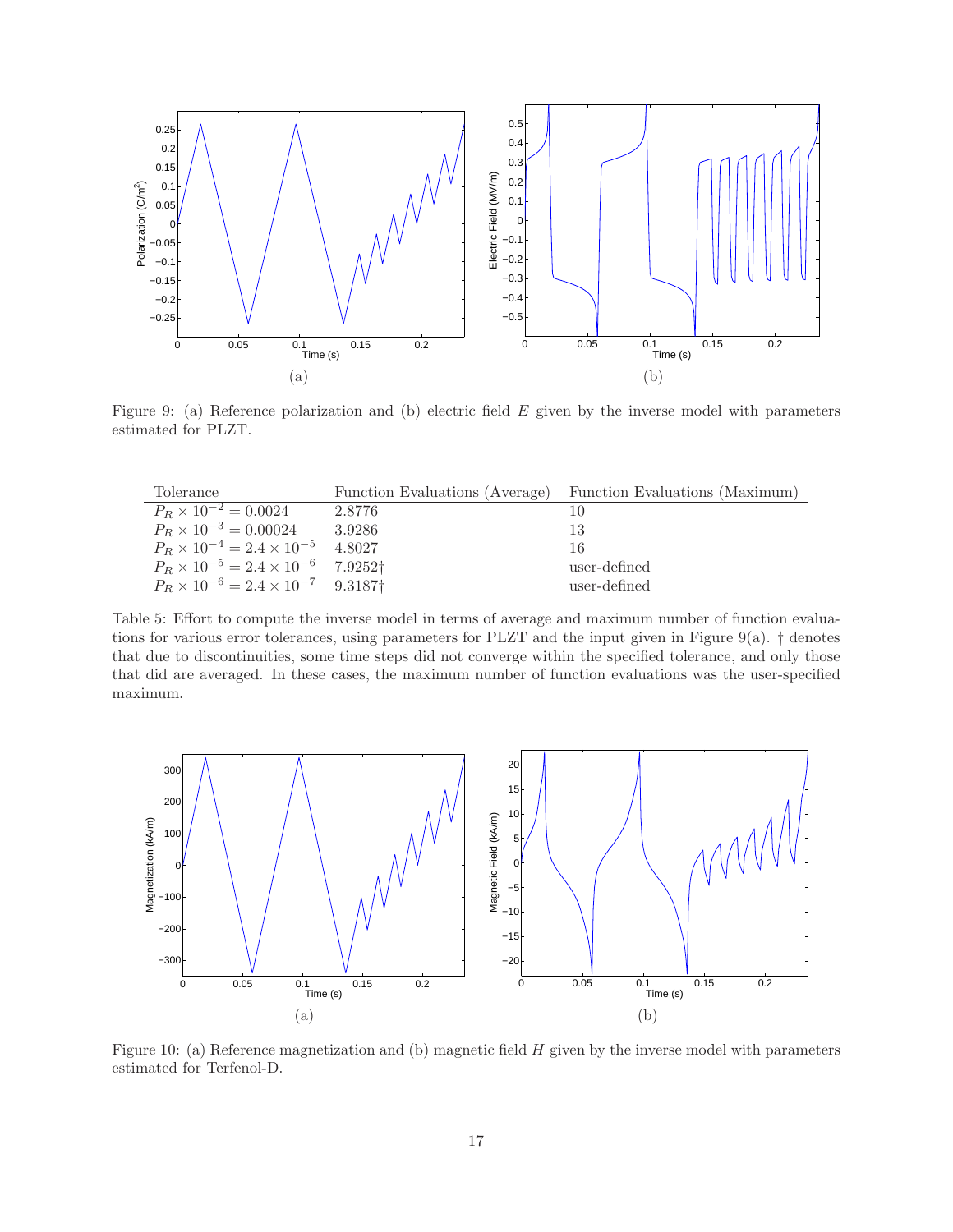| Tolerance                            |         | Function Evaluations (Average) Function Evaluations (Maximum) |
|--------------------------------------|---------|---------------------------------------------------------------|
| $M_R \times 10^{-2} = 3400$          | 2.8673  |                                                               |
| $M_R \times 10^{-3} = 340$           | 5.4354  | 16                                                            |
| $M_R \times 10^{-4} = 34.0$          | 10.7143 | 22                                                            |
| $M_R \times 10^{-5} = 3.40$          | 14.2993 | 25                                                            |
| $M_R \times 10^{-6} = 0.340$ 17.2279 |         | 29                                                            |

Table 6: Effort to compute the inverse model in terms of average and maximum number of function evaluations for various error tolerances, using parameters for Terfenol-D and the input given in Figure 10(a).

# 5 Concluding Remarks

In this paper, we have provided a computationally efficient formulation of the homogenized energy model suitable for use in nonlinear model-based control designs, parameter estimation routines, and inversecompensator based-control for ferroelectric and ferromagnetic actuators. We have also demonstrated that the inverse model accurately and efficiently compensates for ferroelectric and ferromagnetic hysteresis in an open-loop of feedforward manner without requiring any a priori knowledge of the reference input. The re-



Figure 11: Results for the combined inverse model with parameters estimated for a Terfenol-D rod. (a) Specified displacement  $\hat{u}$  and (b) magnetic field H provided by the inverse algorithms. (c) Absolute error  $|\hat{u}-u|$ for displacement u given by the rod model.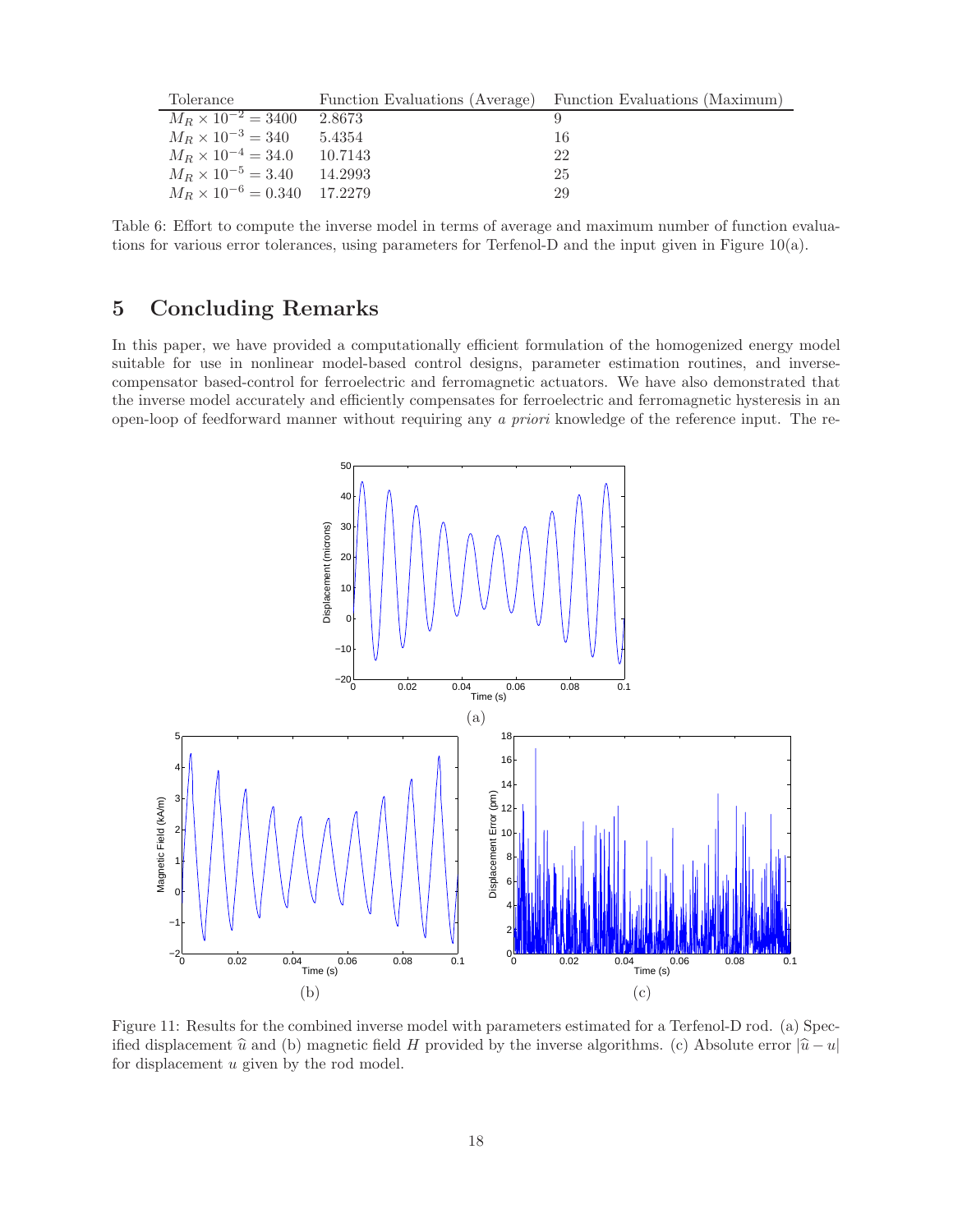| Error            | Average                                       | Maximum |
|------------------|-----------------------------------------------|---------|
|                  | tolerance model evaluations model evaluations |         |
| 1 micron         | 2.1240                                        |         |
| $100 \text{ nm}$ | 2.2880                                        | 9       |
| $10 \text{ nm}$  | 6.5170                                        | 19      |
| $1 \text{ nm}$   | 11.6500                                       | 22      |
| $100 \text{ pm}$ | 14.7040                                       | 25      |
| $10 \text{ pm}$  | 17.6930                                       | 29      |

Table 7: Effort to compute the inverse model in terms of average and maximum number of function evaluations utilizing parameters estimated for a Terfenol-D rod and the reference displacement given in Figure 11(a).

sulting inverse algorithms are capable of achieving reasonable accuracy at speeds of 500 - 3000 timesteps per second on a conventional processor, depending on the number of quadrature points and material parameters. With a resolution of 10 timesteps per cycle, this would allow periodic inputs at the rate of 50 - 300 Hz. Multiprocessor and/or custom integrated circuit (FPGA/ASIC) implementations should allow this rate to be greatly increased and are currently under investigation.

# ACKNOWLEDGMENTS

This research was supported by a United States Department of Education GAANN fellowship and the Air Force Office of Scientific Research under the grant AFOSR-FA9550-04-1-0203.

# References

- [1] T.R. Braun, R.C. Smith, and M.J. Dapino, "Experimental validation of a homogenized energy model for magnetic after-effects," Applied Physics Letters, 88(12), 2006.
- [2] T.R. Braun and R.C. Smith, "Efficient Implementation Algorithms for Homogenized Energy Models," Continuum Mechanics and Thermodynamics, 18(3-4), pp. 137-155, 2006.
- [3] R.P. Brent, Algorithms for Minimization without Derivatives, Prentice-Hall, Englewood Cliffs, N.J., 1973.
- [4] W.J. Cody, "Rational chebyshev approximations for the error function," Mathematics of Computation, 23(107), pp. 631-637, 1969.
- [5] M.J. Dapino, R.C. Smith, L.E. Faidley, and A.B. Flatau, "A coupled structure-magnetic model for magnetostrictive transducers," Journal of Intelligent Material Systems and Structures, 11(2), pp. 134- 152, 2000.
- [6] P. Ge and M. Jouaneh, "Modeling hysteresis in piezoceramic actuators," Precision Engineering, 17, pp. 211-221, 1995.
- [7] P. Ge and M. Jouaneh, "Tracking control of a piezoceramic actuator," IEEE Transactions on Control Systems Technology, 4(3), pp. 206-209, 1996.
- [8] A.G. Hatch, R.C. Smith, T. De, and M.V. Salapaka, "Construction and experimental implementation of a model-based inverse filter to attenuate hysteresis in ferroelectric transducers," IEEE Transactions on Control Systems Technology, 14(6), pp. 1058-1069, 2006.
- [9] D.C. Jiles and D.L. Atherton, "Theory of ferromagnetic hysteresis", Magnetism and Magnetic Materials, 61, pp. 1265-1281, 1984.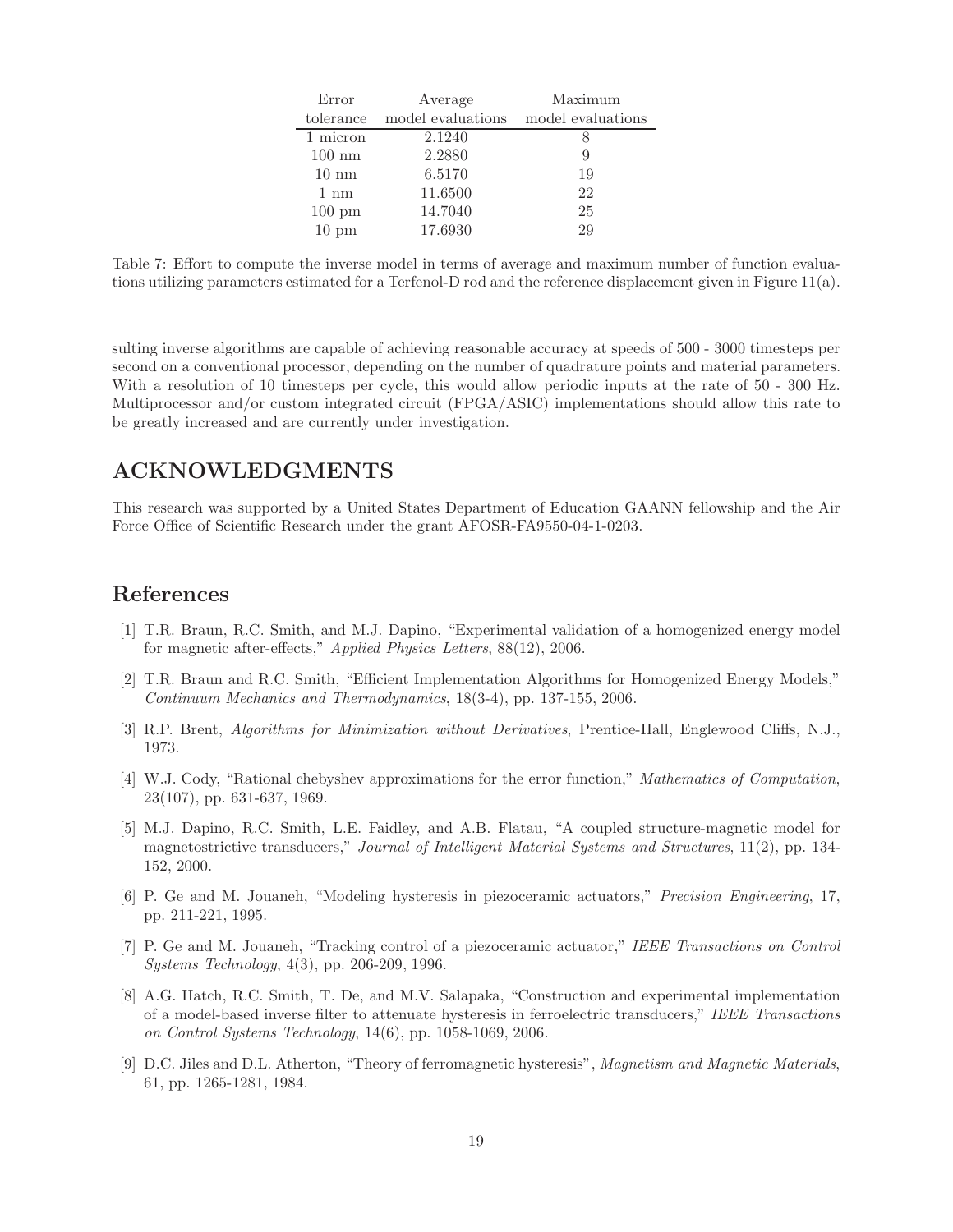- [10] C.T. Kelley, Iterative Methods for Linear and Nonlinear Equations, SIAM, Philadelphia, 1995.
- [11] J.A. Main and E. Garcia, "Design impact of piezoelectric actuator nonlinearities," Journal of Guidance, Control and Dynamics, 20(2), pp. 327-332, 1997.
- [12] J.A. Main and E. Garcia, "Piezoelectric stack actuators and control system design: strategies and pitfalls," Journal of Guidance, Control, and Dynamics, 20(3), pp. 479-485, 1997.
- [13] J.A. Main, E. Garcia and D.V. Newton, "Precison position control of piezoelectric actuatorss using charge feedback," Journal of Guidance, Control, and Dynamics, 18(5), pp. 1068-73, 1995.
- [14] J.A. Main, D. Newton, L. Massengil and E. Garcia, "Efficient power amplifiers for piezoelectric applications," Smart Structures and Materials, 5(6), pp. 766-775, 1996.
- [15] J.E. Massad and R.C. Smith, "A domain wall model for hysteresis in ferroelastic materials," Journal of Intelligent Material Systems and Structures, 14(7), pp. 455-471, 2003.
- [16] I.D. Mayergoyz, Mathematical Models of Hysteresis, Springer-Verlag, New York, 1991.
- [17] S. Mittal and C-H. Meng, "Hysteresis compensation in electromagnetic actuators through Preisach model inversion," IEEE/ASME Transactions on Mechatronics, 5(4), pp. 394-409, 2000.
- [18] J.M. Nealis and R.C. Smith, " $\mathcal{H}_{\infty}$  control design for a magnetostrictive transducer," Proceedings of the 42nd IEEE Conference on Decision and Control, pp. 1801-1806, 2003.
- [19] J.M. Nealis and R.C. Smith, "Model-based robust control design for a magnetostrictive transducer operating in hysterestic and nonlinear regimes," IEEE Transactions on Control Systems Technology, 15(1), pp. 22-39, 2007.
- [20] W.S. Oates, P. Evans, R.C. Smith, and M.J. Dapino, "Experimental implementation of a nonlinear control method for magnetostrictive transducers," Proceedings of the 46th IEEE conference on Decision and Control, to appear.
- [21] W.H. Press, S.A. Teukolsky, W.T. Vetterline, B.P. Flanner, Numerical Recipes in C, 2nd Edition, Cambridge University Press, New York, 1992.
- [22] A. Ralston, "Rational Chebyshev approximation", Mathematical Methods for Digital Computers, Vol. 2, John Wiley and Sons, New York, pp. 268-284, 1967.
- [23] G. Robert, D. Damjanovic and N. Setter, "Preisach modeling of piezoelectric nonlinearity in ferroelectric ceramics," Journal of Applied Physics, 89(9), pp. 5067-5074, 2001.
- [24] R.C. Smith, Smart Material Systems: Model Development, SIAM, Philadelphia, 2005.
- [25] R.C. Smith, M.J. Dapino, T.R. Braun and A.P. Mortensen, "A Homogenized energy framework for ferromagnetic hysteresis," IEEE Transactions on Magnetics, 42(7), pp. 1474-1769, 2006.
- [26] R.C. Smith, M.J. Dapino and S. Seelecke, "A free energy model for hysteresis in magnetostrictive transducers," Journal of Applied Physics, 93(1), pp.458-466, 2003.
- [27] R.C. Smith, A.G. Hatch, T. De, M.V. Salapaka, R.C.H. del Rosario, and J.K. Raye,"Model Development for Atomic Force Microscope Stage Mechanisms," SIAM Journal on Applied Mathematics, 66(6), pp. 1998-2026, 2006.
- [28] R.C. Smith and J.E. Massad, "A unified methodology for modeling hysteresis in ferroic materials," Proceedings of the 2001 ASME Design Engineering Technical Conferences and Computer and Information in Engineering Conference, Vol 6, Pt B, pp. 1389-1398, 2001.
- [29] R.C. Smith, S. Seelecke, M.J. Dapino and Z. Ounaies, "A unified framework for modeling hysteresis in ferroic materials," Journal of the Mechanics and Physics of Solids, 54(1), pp. 46-85, 2006.